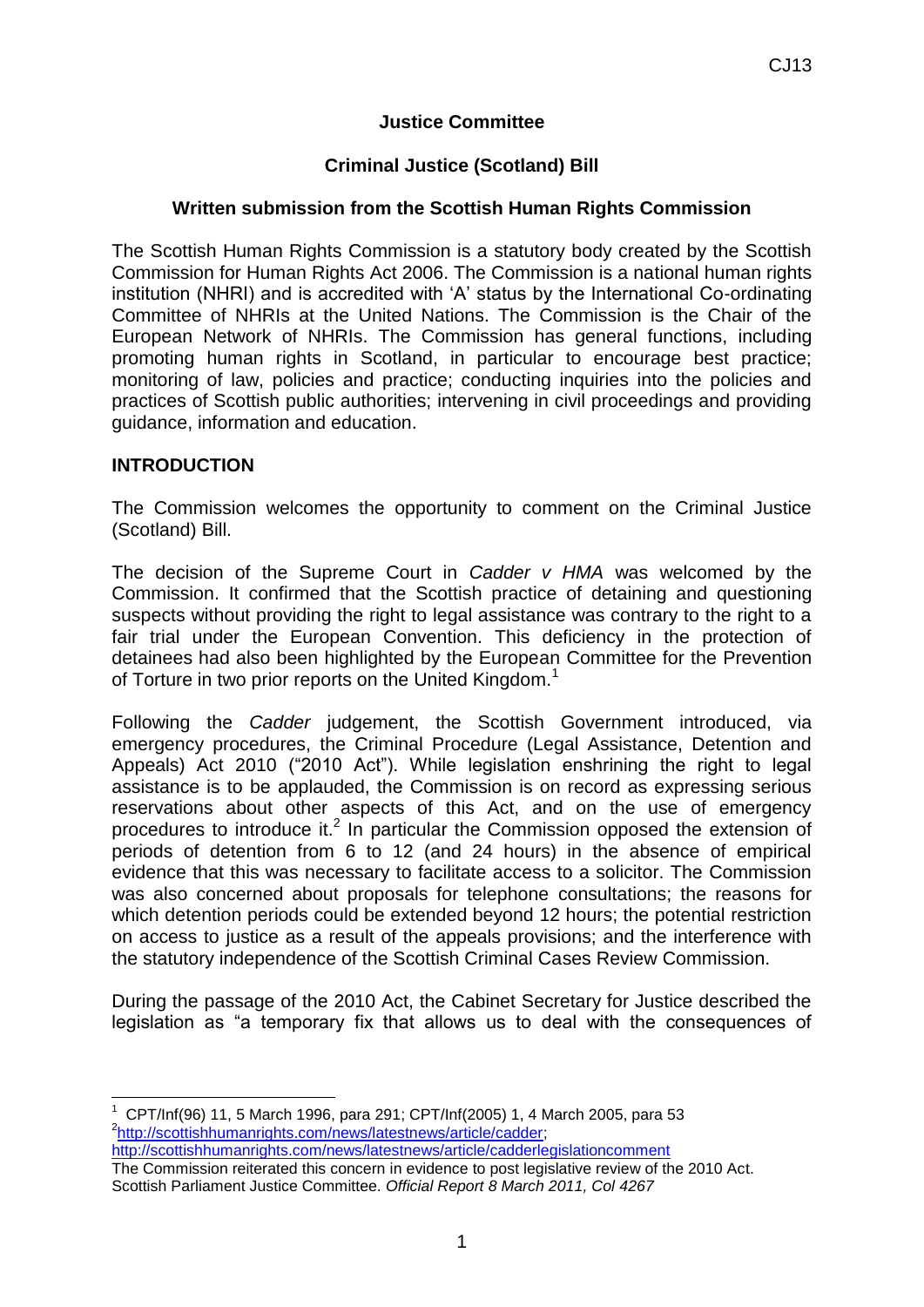Cadder".<sup>3</sup> The Commission therefore welcomes the opportunity for the Bill to act as a "sunset clause" on that legislation.

In approaching its task, it is important that the Scottish Government recognises that the decision in *Cadder* did not provide a suspect with some added extra or advantage. The effect of the decision and the legislation which followed was to provide those suspected of crime in Scotland with the minimum protection necessary to secure a fair trial. The notion that some sort of "rebalancing exercise" requires to be carried out in the form of removal of other procedural safeguards, such as corroboration, is mistaken and the provisions abolishing corroboration without providing an adequate alternative safeguard are of considerable concern to the Commission.

It is essential that, so far as possible, Scots law does not repeat the experience of *Cadder*. The Criminal Justice (Scotland) Bill provides an opportunity to make sure that Scots law is fit for purpose in terms of meeting all relevant international human rights obligations. It is therefore important that the Bill properly identifies the rights and duties at stake, as well as anticipating developing trends across the ECHR contracting states.

#### **Legal Framework**

- European Convention of Human Rights (ECHR)
- International Covenant of Civil and Political Rights (ICCPR)
- Convention on the Rights of the Child (CRC)
- Convention on the Rights of Persons with Disabilities (CRPD)
- Convention Against Torture and Other Cruel, Inhuman or Degrading Treatment or Punishment (CAT)
- United Nations Standard Minimum Rules for the Administration of Juvenile Justice (The Beijing Rules)
- United Nations Rules for the Protection of Juveniles Deprived of their Liberty (the JDL Rules)
- Scotland Act 1998
- Human Rights Act 1998
- Criminal Procedure (Scotland) Act 1995
- Criminal Procedure (Legal Assistance, Detention and Appeals) Act 2010

Under the Scotland Act, the Criminal Justice (Scotland) Bill must be compatible with Convention Rights. The following articles of ECHR are relevant to the provisions of the Bill:

- $\bullet$  Article 2 Right to life
- Article 3 Prohibition on Torture, Inhuman and Degrading Treatment
- Article 5 Right to liberty and security of person
- $\bullet$  Article 6 Right to a fair trial
- $\bullet$  Article 8 Right to private and family life
- Article 14 Non-discrimination

 3 Scottish Parliament, *Official Report, 27 October 2010, Column 29661*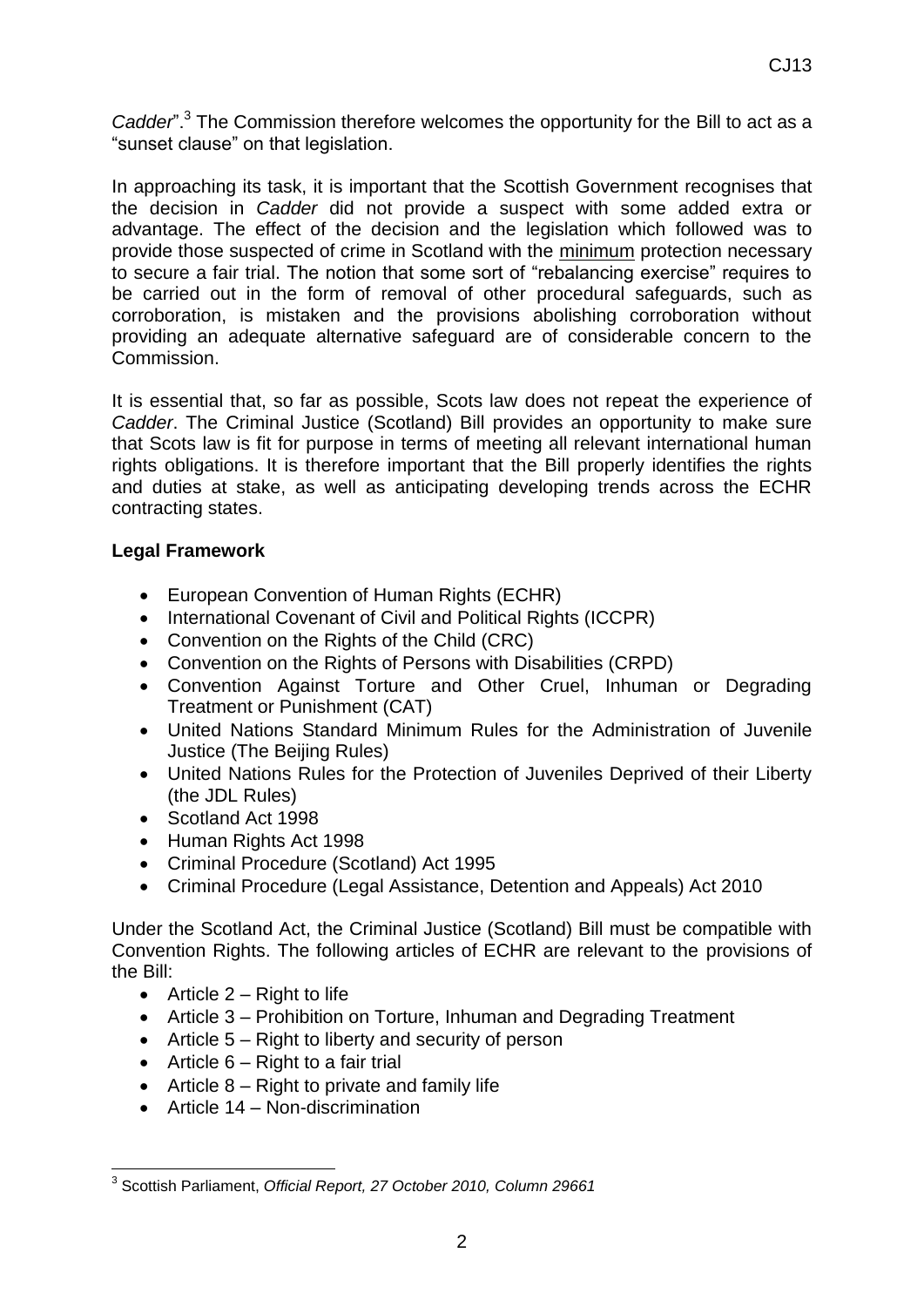### **PRINCIPLES**

In line with the spirit of Article 5, the Carloway Review had at its core the presumption of liberty. While that presumption may be reflected in certain provisions of the Bill, the Commission believes that the Bill would be strengthened by making an express statement at the outset, to the effect that the presumption, albeit rebuttable, must be in favour of liberty. This would serve as the overarching principle in which light all provisions must be considered.

### **PART 1 ARREST & CUSTODY**

#### **Arrest without warrant (s.1 & 2)**

In relation to section 1, the Commission recommends that the power of arrest without warrant apply only to offences punishable by imprisonment. This would more closely align with Article 5. Section 1(2) extends the power of arrest beyond imprisonable offences on the basis of "interests of justice". While section 1(3) provides some assistance, it is not an exhaustive definition and therefore the provision is apt to give rise to uncertainty both for the police and for those suspected of non-imprisonable offences. The effect of arrest is to deprive a person of their liberty. Under section 14 of the Criminal Procedure (Scotland) Act 1995 (detention powers), this could only be done in relation to imprisonable offences. The Commission is not aware of any evidence of a need to alter the basis upon which a person can be deprived of their liberty. Non-imprisonable offences are at the lowest end of the scale of gravity. Further, taking a person into custody engages Article 8, as well as Article 5, ECHR. Under Article 8, the obligation is on the State to justify interference with the individual's private life. Such interference must be proportionate. In respect of nonimprisonable offences, deprivation of liberty will be much harder to justify in Article 8 terms. In such circumstances, the judicial oversight of the warrant procedure provides a safeguard against potential breaches of Convention rights.

The Commission agrees with Lord Carloway's view that certain key terms should be defined in statute. Such definitions would assist in clarifying the purposes and the limits of Article 5. In particular, the Commission would encourage a statutory definition of the reason for arrest and subsequent detention. The purposes for which persons can be taken into custody should be strictly defined - such as interview, search, or recovery of evidence that might otherwise be destroyed.

In addition, the Commission would encourage a statutory definition of who is a suspect. This provides clarity for both individuals being investigated for crimes as well as for police officers carrying out inquiries. Such a provision guards against the danger of inconsistent police practice and maximises the opportunity to ensure that Convention rights are respected in every case. If a person's status and their rights are properly and comprehensively defined, this will assist in ensuring that evidence obtained from a suspect in compliance with the statutory procedures will be admitted at the trial.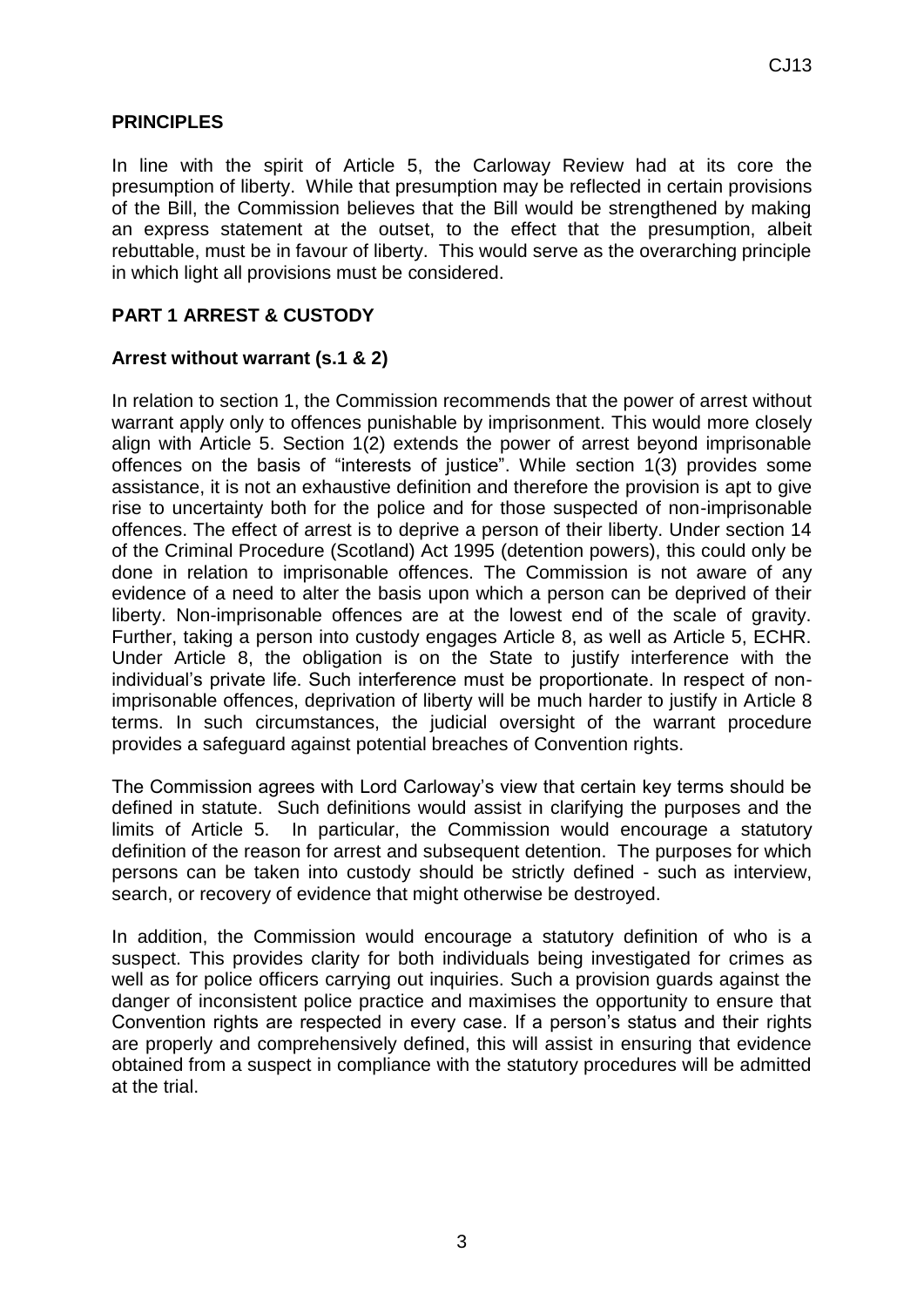### **Information to be given on arrest and information to be given at police station (s.3 & 5)**

The information to be provided in Sections 3 and 5 of the Bill does not provide sufficient information to fully protect the right to silence in Article 6 terms. The information contained in the common law caution includes the suspect being informed that anything he says will be taken down and might be used in evidence. This form of caution is fuller and more adequate in terms of providing the suspect with sufficient information to decide whether he wishes to waive his right to silence. While the terms of the common law caution may generally be used in practice, failing to include these in provisions enshrining a caution in statute increases the risk that a suspect will be told only this more limited information and thus not afforded their full Article 6 rights.

It is important to recognise that while the provisions of Part 1 envisage taking people to the police station, there may be other situations in which Article 5 is engaged but in which the person deprived of their liberty is not taken to the police station or "other premises". An example of such a situation which may engage Article 5 is found in *Gillan & Quinton v UK*<sup>4</sup> . This was a case challenging stop and search powers under s.44 of the Terrorism Act 2000. Although the ECtHR did not need to determine whether Article 5 was engaged (it disposed of the application by finding a violation of Article 8), the judgement suggests it would have concluded that there was a deprivation of liberty.

In *Ambrose v Harris<sup>5</sup>* , the Supreme Court held that, in the case of *G* who was detained under section 23 of the Misuse of Drugs Act, there was "significant curtailment of his freedom of action" and therefore Article 6 was engaged and he was entitled to legal assistance before questioning.

Thus it can be seen that if the effect of the measure (arrest or other measure) employed in reality deprives the suspect of liberty, and if questioning is undertaken by the police at that time, then it is likely that the ECtHR would hold that the suspect is entitled to legal assistance.

In chapter 4 the Bill provides for legal assistance before interview for those in "police custody". This appears to mean those arrested in terms of section 1 or by virtue of a warrant. The cases highlighted above demonstrate that there may be a number of mechanisms (other than arrest) which arguably deprive a person of their liberty and may trigger certain other rights (such as the right to legal assistance). The Bill does not make provision for legal assistance in such situations (discussed further below with regard to section 24). The Commission recommends that in order to avoid creating "grey areas", suspects should be told of their right to legal assistance at the time of first caution (per Lord Carloway's recommendation), whether questioning is to take place in a police station or not,. This should be facilitated even if the person is not being arrested, but is going to be questioned.

<sup>&</sup>lt;u>.</u> 4 (2010) 50 EHRR 45

 $^5$  [2011] UKSC 43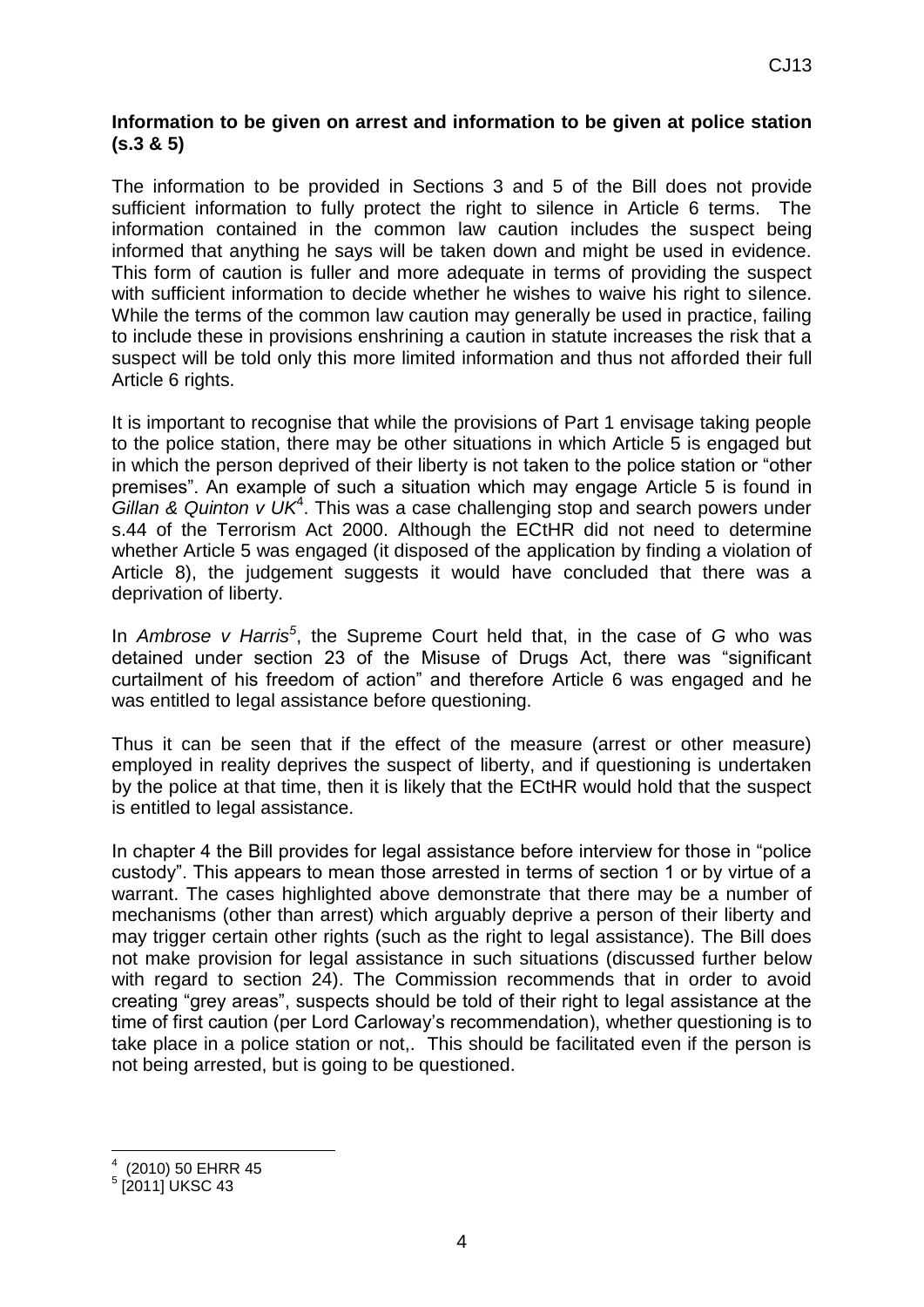### **Information to be given at police station (s.5)**

The rights afforded by EU Directive 2012/13/EU are not clearly reflected by Section 5. Article 3 of the Directive requires that a suspect be provided with information about their rights either orally or in writing. Thereafter, Article 4, requires that suspects are provided promptly with a written Letter or Rights, which they must be allowed to retain while in custody. The Letter of Rights covers additional information to that which must be provided under Article 3. These are not alternative provisions; rather both the initial information and the Letter of Rights must be provided. Section 5(3) is unclear regarding this distinction. The provision should make clear that a suspect must be provided with both the initial information (verbally or in writing) as well as a written Letter of Rights.

#### **Custody (s.7-13)**

The Commission welcomes the abolition of the 24 hour detention period. The Commission's view is that the period for which a person can be held in custody should be 6 hours and any extension of time beyond 6 hours should be allowed only in exceptional circumstances and only for the purposes of facilitating Article 6 rights.

The Commission criticised the Criminal Procedure (Legal Assistance, Detention and Appeals) (Scotland) Act 2010 (the 2010 Act) for doubling (and potentially quadrupling) detention periods across the board in the absence of proper evidence that this was necessary in order to secure the provision of legal assistance.

Taking someone into custody engages Article 8 of ECHR and as such has to be justified under Article 8(2). This justification must be on the basis of evidence, not anecdote. It has not, to date, been shown to be necessary to keep a suspect in custody for longer than 6 hours in order to furnish him with legal assistance. In fact, the evidence is to the contrary and the vast majority (83.5%) of people are able to be released from detention within 6 hours. The Commission therefore recommends that the Scottish Government restore 6 hours as the standard detention period. Extensions of time should be allowed only in exceptional circumstances where a lawyer cannot be provided within the normal period or for other Article 6 requirements (such as provision of an interpreter).

The doubling of detention times under the 2010 Act, it might be suggested, was not intended to allow sufficient time to provide legal assistance, but rather to give the police longer to carry out inquiries. The Commission would be concerned if investigations which could equally be carried out while a suspect is at liberty resulted in extensions of the detention period. That would, in our view, not be justified. The Commission is unaware of any evidence which suggested that prior to October 2010 the police were systematically hampered in their efforts to investigate crime by the limits of the 6 hour detention period. Unless such evidence is produced, the greater interference with individual's private lives involved in longer detention periods may not be justified.

The length of time and the purposes for which a child can be taken into custody should be tightly controlled. The Scottish Government should consider whether it is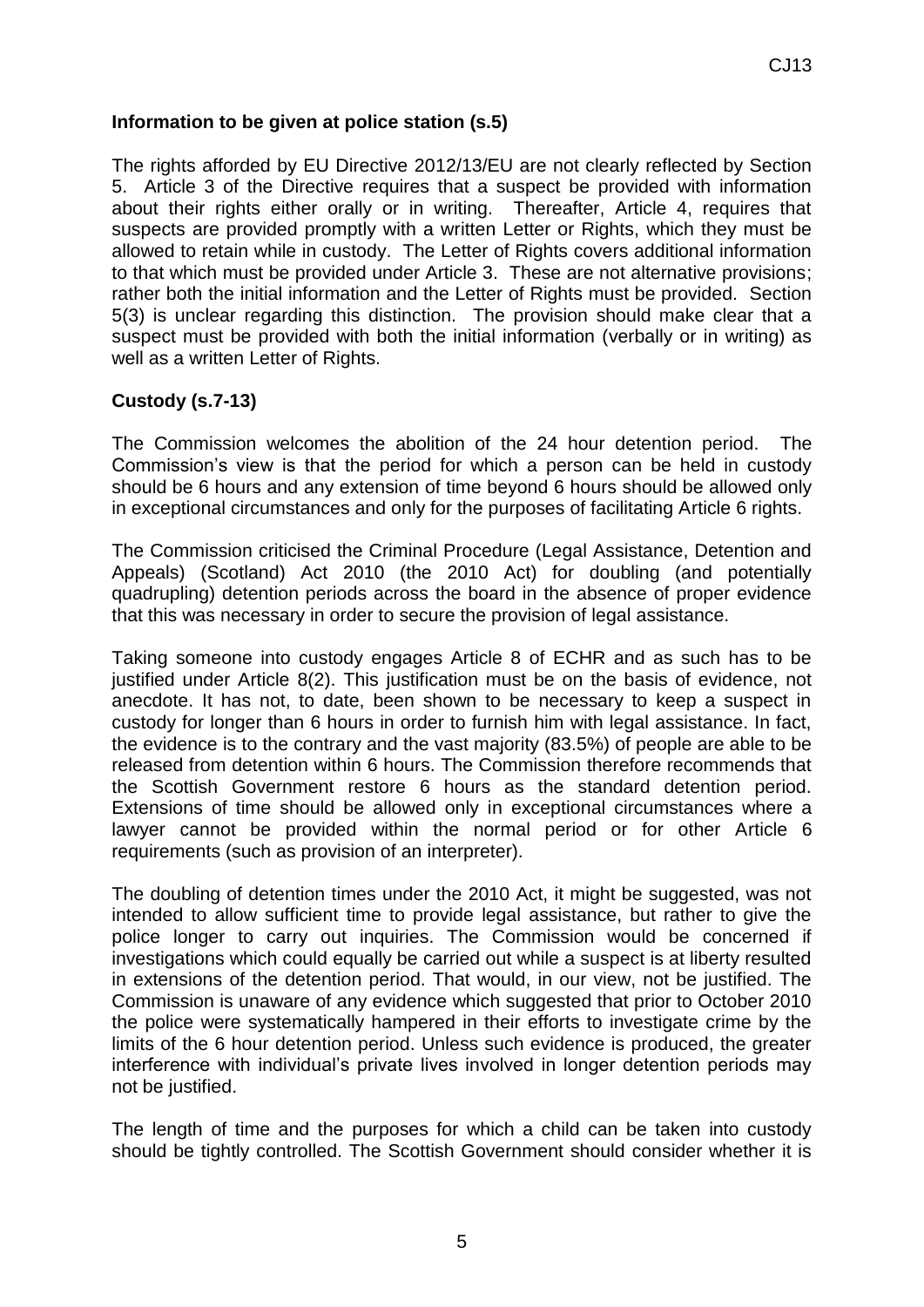appropriate to keep a child in custody for investigations beyond 6 hours in any circumstances.

It is important that the state ensures that data are collected about all detentions across Scotland. This will assist in identifying any systemic issues which may arise, for example, failure to provide sufficient legal assistance in any particular area or at any particular time. The state has a positive obligation to address such systemic problems and accordingly the situation should be kept under review.

The test for continued detention in section 10 should be expanded to include consideration of the probable disposal if convicted which, as Lord Carloway pointed out, serves to emphasise that only in exceptional circumstances should a person be detained where the charge is for a non-imprisonable offence.

The Commission recommends that s.10(2)(a) should impose a test of whether the person's presence is "necessary" to enable the offence to be investigated, rather than "reasonably required". The application of a test of necessity better comports with both a presumption of liberty and the requirements for justifying any Article 8 interference.

#### **Investigative liberation (s.14-17)**

Such a measure potentially provides an opportunity for greater respect for Article 8 rights by ensuring that people are only in custody when the aspect of the investigation being carried out requires them to be there.

It is essential to respect the presumption of innocence and the presumption that suspects should not be in custody unless it is necessary. Accordingly, it is necessary that limits on the exercise of this power are clearly delineated.

The Commission agrees with Lord Carloway's recommendation that the police should be required to specify the nature of any enquiries which they intend to carry out under these provisions, unless doing so would compromise the investigation. In addition, as in the case of the general power of arrest, the purposes for which persons can be taken into custody should be strictly defined - such as interview, search, or recovery of evidence that might otherwise be destroyed. Any conditions imposed upon a suspect must be proportionate to the need to protect potential victims, witnesses and evidence.

Given that such suspects are not yet subject to court proceedings, there should be protections put in place to ensure that information about the suspect is not disclosed and Article 8 rights are respected. The Carloway review makes reference to this issue at para 5.3.12 in terms of the practical problems that such a suspect may face such as suspension from his/her job even though he/she is eventually cleared of all suspicion.

Any conditions need to be proportionate and respect Article 8 rights. Account should be taken, for example, of a suspect's work and family commitments. Consideration should also be given to the availability of the suspect's instructed solicitor to ensure consistency of representation if possible.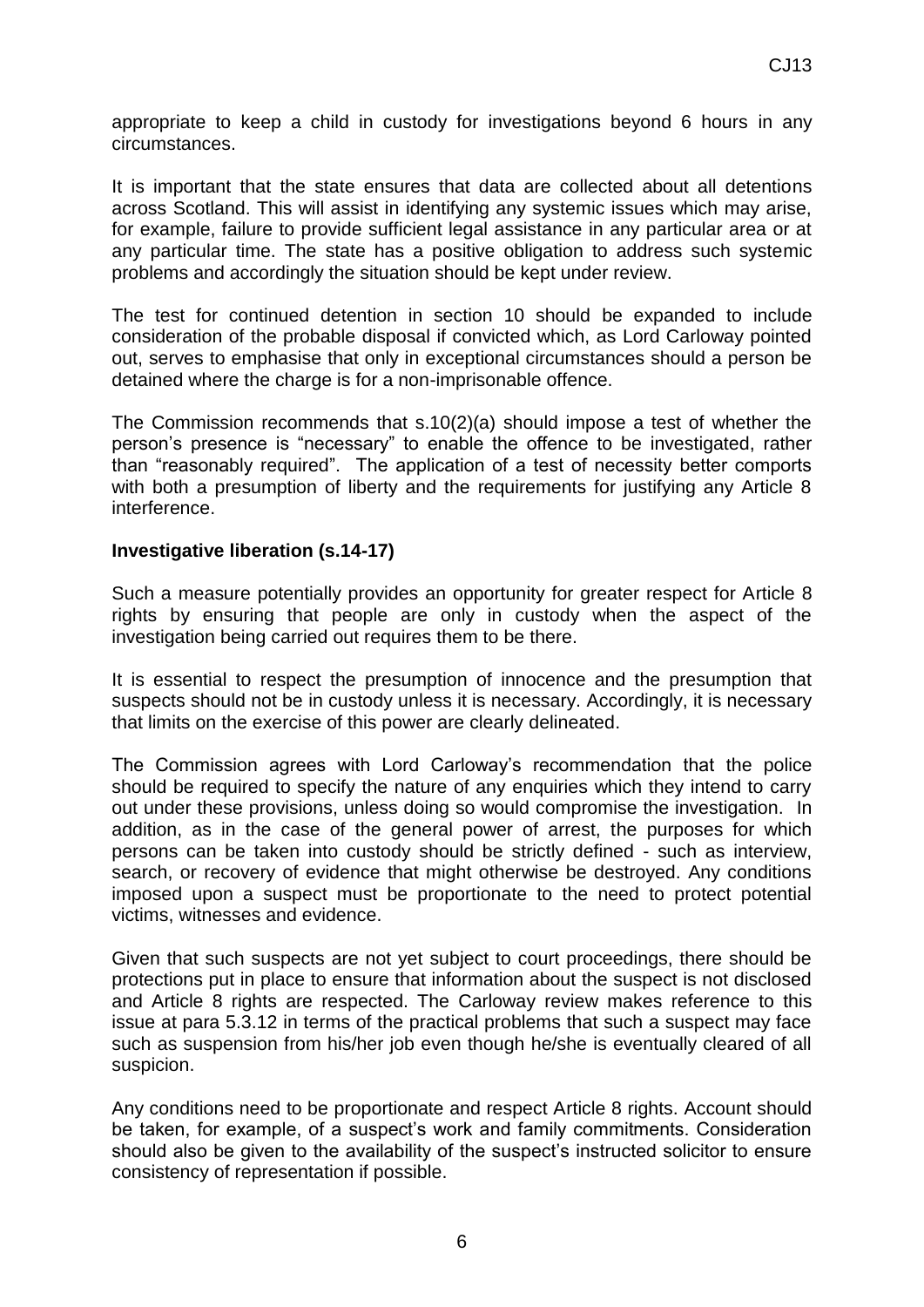It is not clear from the current proposals whether the suspect is expected to return to the police station at a specified time, albeit this could be included in any conditions imposed. The proposals allow for broad discretion on the part of the constable who can impose "any condition" considered necessary and proportionate. In order to ensure that this provision meets Article 8 requirements, consideration should be given to defining in statute the standard conditions for investigative liberation. These standard conditions should be based on the minimum restriction necessary for the legitimate purpose being pursued. Any extra conditions should only be necessary to secure compliance with standard conditions. It may therefore be useful to specify the requirement to return to the police station at a specified time within these conditions, in circumstances where there is to be a charge or intimation that the matter is being reported to the procurator fiscal. The specified time would provide a clear point in time when investigative liberation ceases. This condition may not, however, be necessary in all circumstances and it is essential that the imposition of such a condition is considered in light of the presumption of liberty and respect for Article 8 rights.

While limited by an overall time period of up to 28 days, the provisions permit a person to be arrested repeatedly in respect of the same offence. Repeated arrest represents an interference with Article 5 and Article 8 rights. There is a risk of harassment if no further boundaries on the use of this power are put in place. The addition of principles emphasising the presumption of liberty (as discussed above at p.2) would be of particular assistance in relation to powers such as this.

## **Person to be brought before court (s. 18)**

Anyone who is arrested or detained has the right to prompt access to judicial proceedings. In determining the meaning of 'promptly', regard must have been given to the circumstances of the case but some cases have shown that somewhere around four days may be considered the maximum period of detention before being brought before Court.<sup>6</sup> The issue arising over bank holidays, where a person can be detained until the next sitting day up to five days later, risks reaching the threshold of being unacceptable under Article 5, a matter clearly identified by Lord Carloway. Section 18 does not, however, address this issue. While Lord Carloway recommended that the maximum period a person should be thirty six hours, the requirement set out by Section 18 makes no headway in ensuring that this time limit is met. The Commission believes that a time limit which meets the requirements of Article 5 should be introduced. If a time limit is not introduced, the Commission considers it essential that Lord Carloway's recommendation that the period of time during which suspects are kept in custody for court should be kept under review by the COPFS be followed through and the issue of a statutory time limit revisited if necessary

## **Liberation by police (s.19)**

1

While section 41 stipulates a general duty for the police not to detain persons unnecessarily, the relevant factors relating to those who have been officially accused

<sup>6</sup> Brogan & Others v UK Application no. 11209/84, Tas v Turkey (2001) 33 EHRR 15 at para 86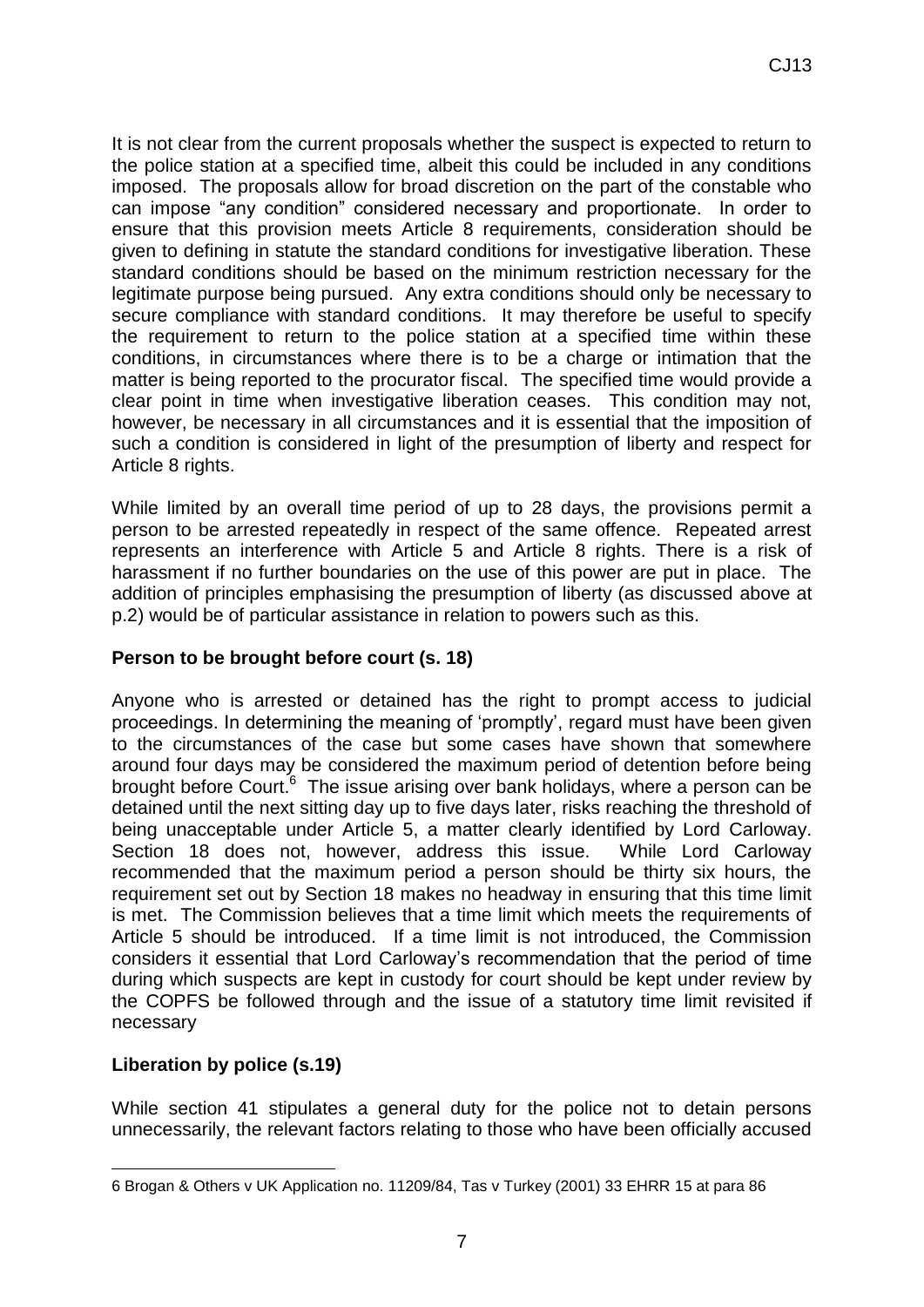but have not yet appeared in court are not outlined. In order to strengthen protection of the presumption of liberty, this provision should outline appropriate factors for consideration by a constable when considering whether or not to release an accused from custody. Those factors should echo those under section 10; whether the person (if liberated) would be likely to interfere with witnesses or evidence or otherwise obstruct the course of justice, the nature and seriousness of the offence and the probable disposal if convicted (as discussed above). They should also include the factors identified by Lord Carloway, namely whether the accused is liable to escape, will not appear at an appointed court diet or is likely to commit further crimes. Specification of these factors in statute will assist in ensuring that any interference with Article 8 rights is necessary and proportionate.

## **Release on undertaking (s.20)**

The Commission has some concerns regarding the availability of a condition of curfew in the terms of a release on an undertaking. This change in practice has implications for both Article 5 and Article 8. A curfew represents a restriction on the accused's Article 8 rights. In addition, there is a risk that a curfew could lead to a de facto deprivation of liberty if used disproportionately. The Commission would suggest that a number of steps could be taken to mitigate these risks.

Firstly, confirming the overarching principle of the presumption of liberty in the Act, as suggested above, would serve to highlight the need to keep this under consideration in decisions such as these.

Secondly, this provision raises similar concerns as those in relation to the conditions attached to investigative liberation, as discussed above. Accordingly, consideration should again be given to defining standard conditions based on the minimum restriction necessary, with extra conditions, such as curfew, only available if necessary to secure compliance with standard conditions.

Finally, the dissemination of guidance as to the operation of this discretion would be beneficial, in order to highlight to constables the appropriate considerations to be taken into account. The existing guidelines from the Lord Advocate regarding conditions which can be attached to post-charge liberation should be expanded to include guidance on the use of curfews and the implications for deprivation of liberty.

## **Review of undertaking (s.22)**

Given that the conditions of liberation constitute an interference with Article 8 rights, the Commission recommends that a time limit be introduced within which a review by the Sheriff must be carried out. The Commission would suggest that a hearing take place within 24 hours.

## **Information to be given before interview (s.23)**

The Commission welcomes the requirement for the information to be given on arrest, set out in Section 3. However, the Commission is of the opinion that the suspect and his solicitor should be informed prior to interview of the content of the "reasonable grounds for suspicion". Article 6(3)(a) requires that the suspect be informed of the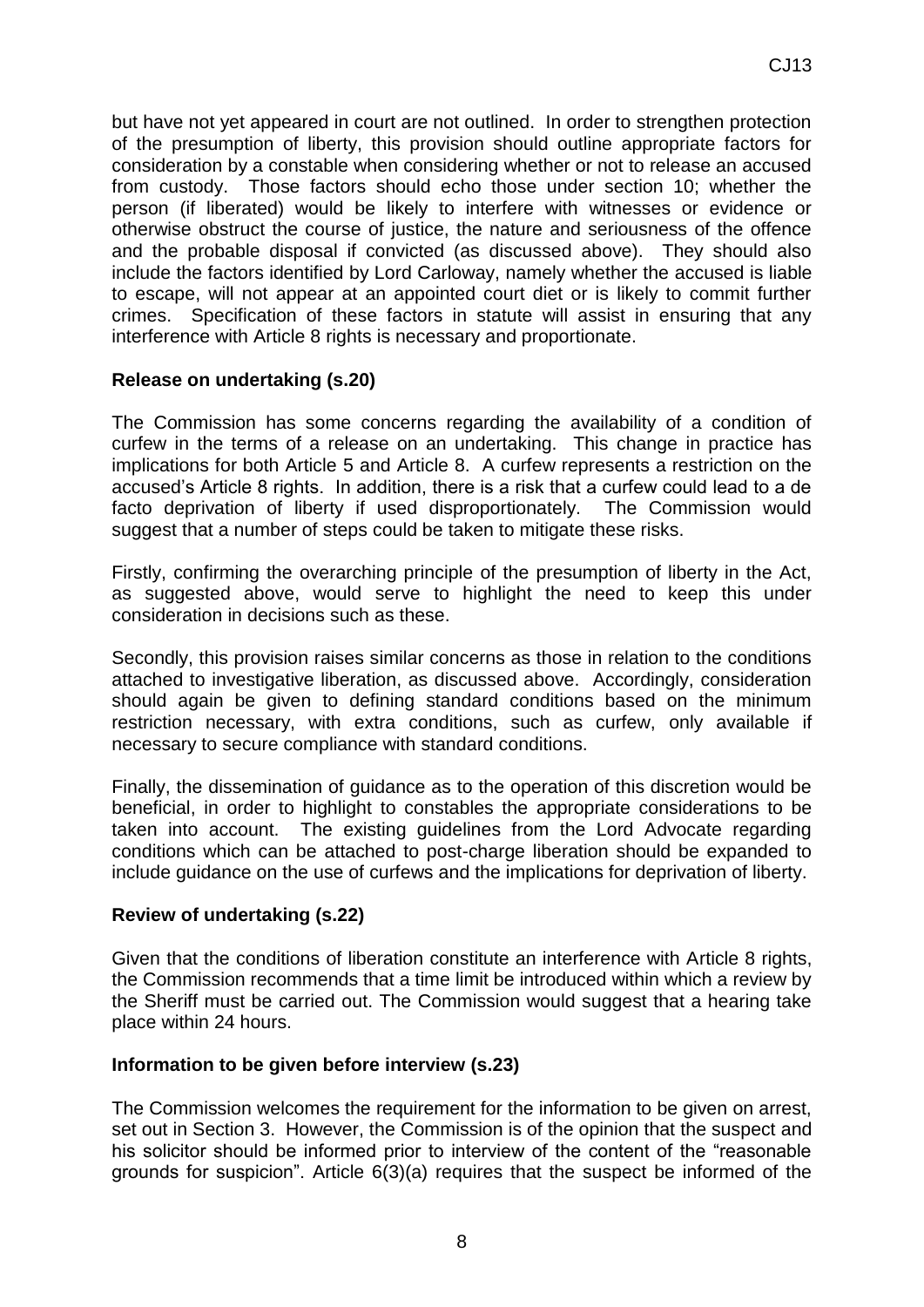nature of the allegation against him. Article 6(3)(b) guarantees him adequate time and facilities to prepare his defence. Under the Scots system, his decision whether and how to respond to questioning by police is part of his defence. The police need to provide sufficient disclosure to ensure that Article 6(1) is respected and that the constituent rights under Article 6 are practical and effective. What is necessary for that depends on other matters such as rules of evidence and the circumstances of a particular case. However, a requirement to disclose the content of the grounds for suspicion would allow the suspect and his lawyer to make an informed decision as to how to proceed.

## **Right to have a solicitor present (s.24)**

While the jurisprudence of the ECtHR is not yet clear on whether/when the right to legal assistance arises for those not in police custody<sup>7</sup>, as discussed above<sup>8</sup>, there are situations where measures other than arrest deprive the suspect of his liberty. The jurisprudence of the ECtHR appears to be moving towards recognising a right to legal assistance in situations where there is "significant curtailment of [his] freedom of action"<sup>9</sup>.

In order to pre-empt the likely development of this right by the ECtHR, the Commission takes the view that it would be sensible to consider that a curtailment of freedom of action, short of deprivation of liberty such as to engage Article 5, could trigger Article 6(3)(c). Similarly a measure that amounts to a deprivation of liberty, but which does not involve being held in police custody (meaning, in the police station or similar) could trigger Article 6(3)(c).

The Commission is anxious to ensure that any new regime for the questioning of suspects does not create new grey areas in which rights may not be properly respected. The most obvious grey area is where the police have grounds to arrrest a suspect and take him to the police station for questioning, but choose not to do so. Instead they decide to question him where they find him – for example his home. Whether that suspect can have the right to legal assistance is currently subject to the whim of the police officers in deciding whether or not to take him into custody.

Under the amendments to the 1995 Act introduced by the Criminal Procedure (Legal Assistance, Detention and Appeals) Act 2010, a suspect who attends voluntarily at the police station has the right to legal assistance. It would seem that Parliament, in providing such a right, has recognised that while a voluntary attendee may strictly be free to leave the station at any time, in reality if he stops co-operating, he will be arrested. This implied measure of compulsion or coercion or curtailment of freedom of action has been recognised by the legislature, as it is in the Bill (which proposes the same measure). There would seem little logical difference between the voluntary attender being questioned at the police station, and the suspect questioned elsewhere whom the police could arrrest but choose not to do so.

<sup>&</sup>lt;u>.</u> 7 as discussed in SHRC's Response to the Carloway Review Consultation at

http://www.scottishhumanrights.com/publications/consultationresponses/article/carlowayresponsejune 2011

 $8<sup>8</sup>$  See above at pages 3 & 4

*<sup>9</sup> Zaichenko v Russia* App. No. 39660/02, Judgement 18 February 2010 at para 48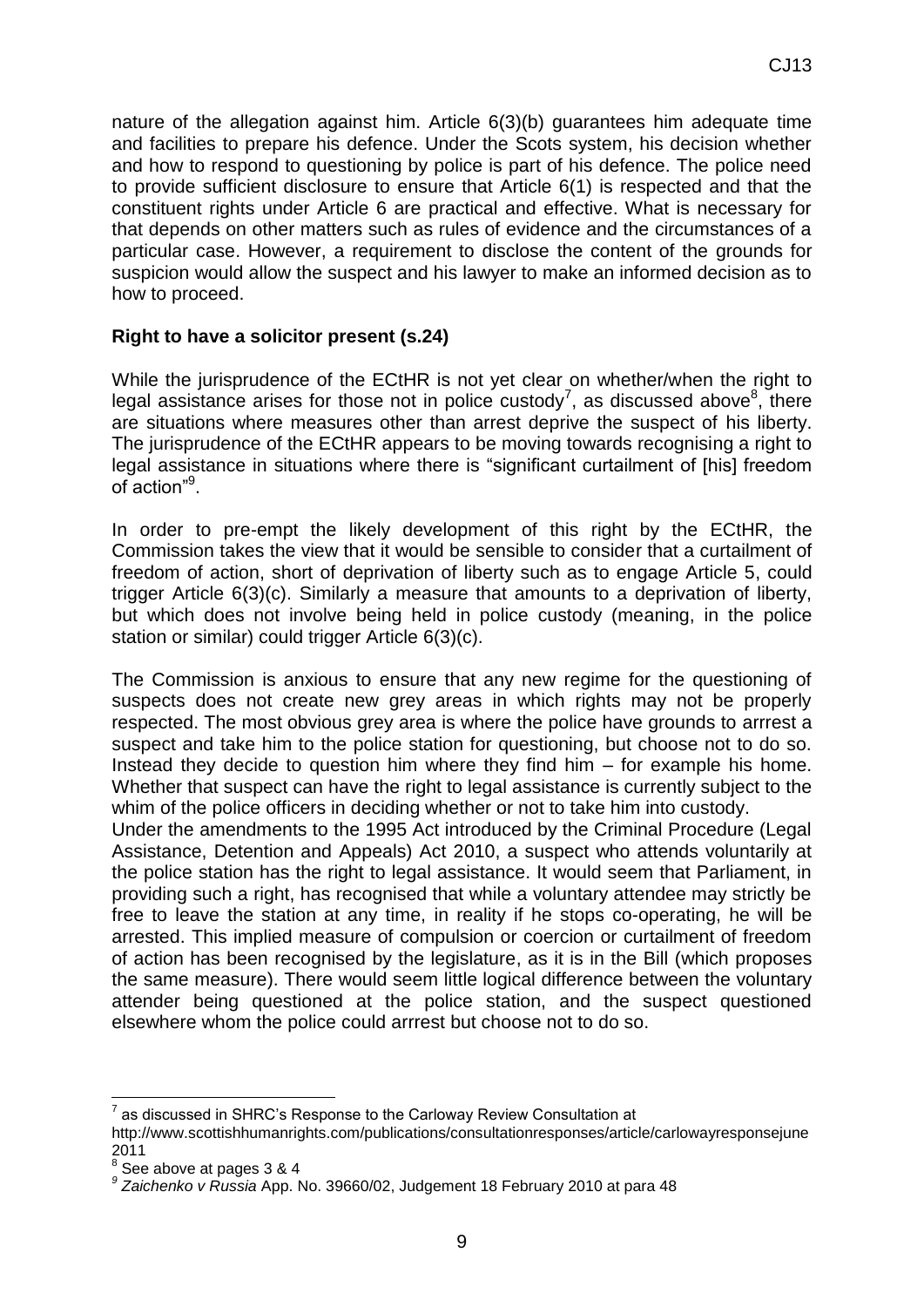Some may say that the issue is one of practicality. It may be said that the right to legal assistance cannot be offered or facilitated by the police other than in a police station or similar premises. Against that, it can be said that requiring every suspect who wants to avail himself of legal assistance to go to the police station in order to do so may be an unnecessary interference with his private and family life.

There are other jurisdictions in which the right to legal assistance arises at an early stage and can be facilitated without being taken to the police station. For example, there is reference to this occurring in practice in Canada where a police officer, at a roadside stop, offered the driver the opportunity to phone a lawyer and offered him use of a mobile phone.<sup>10</sup> A similar practice exists in New Zealand.<sup>11</sup> It would appear that the practicalities are not a bar. There may be an issue of availability of a lawyer to provide advice at the necessary time. That is no different to the problem which may arise if the individual is taken into custody. It is part of the state's positive obligations under Article 6 to ensure that there is a sufficient system in place to provide timely legal assistance for those who require it.

The Commission welcomed the recognition by Parliament of the need for legal assistance by a suspect who attends voluntarily at the police station, not just for those arrested. The Commission is of the opinion that any suspect, whatever his location, who is to be questioned under caution should be afforded the right to legal assistance, be advised of that right at the time he is first cautioned, and be given an opportunity to avail himself of that right prior to questioning. Practically speaking, it would not seem an insurmountable challenge to facilitate the provision of advice over the telephone. Thereafter, if the suspect wishes to exercise his right further by receiving assistance in person, he will be able to choose to attend voluntarily at the police station. Such a regime would allow the individual greater control over the level of interference with his private life and liberty. It will also protect the police from criticism that might otherwise arise where they could have taken a suspect to the police station (thereby triggering his right to legal assistance) but chose not to do so (for reasons which may be the subject of later dispute).

Statutory protection should be in place to ensure all suspects are treated fairly. It is important to recognise that in assessing whether a trial is fair, regard must be had to the entirety of the proceedings including the questioning of the suspect before trial.

This is particularly relevant in relation to access to legal advice and representation. The Commission notes and commends the dissenting opinion of Lord Kerr in *Ambrose* which sets out that the "features of a fair trial lead inexorably to the conclusion that where an aspect of the proceedings which may be crucial to their outcome is taking place, effective defence by a lawyer is indispensable. When one recognises, as Strasbourg jurisprudence has recognised for quite some time, that the entirety of the trial includes that which has gone before the actual proceedings in court, if what has gone before is going to have a determinative influence on the result of the proceedings, it becomes easy to understand why a lawyer is required at the earlier stage."

 10 *R v Orbanski, R v Elias* [2005] 2 SCR 3, 2005 SCC 37, para 6, judgement of majority delivered by Charron, J.

<sup>11</sup> s 23(1)(b) New Zealand Bill of Rights Act 1990; *MOT v Noort, Police v Curran* [1992] 3 NZLR 260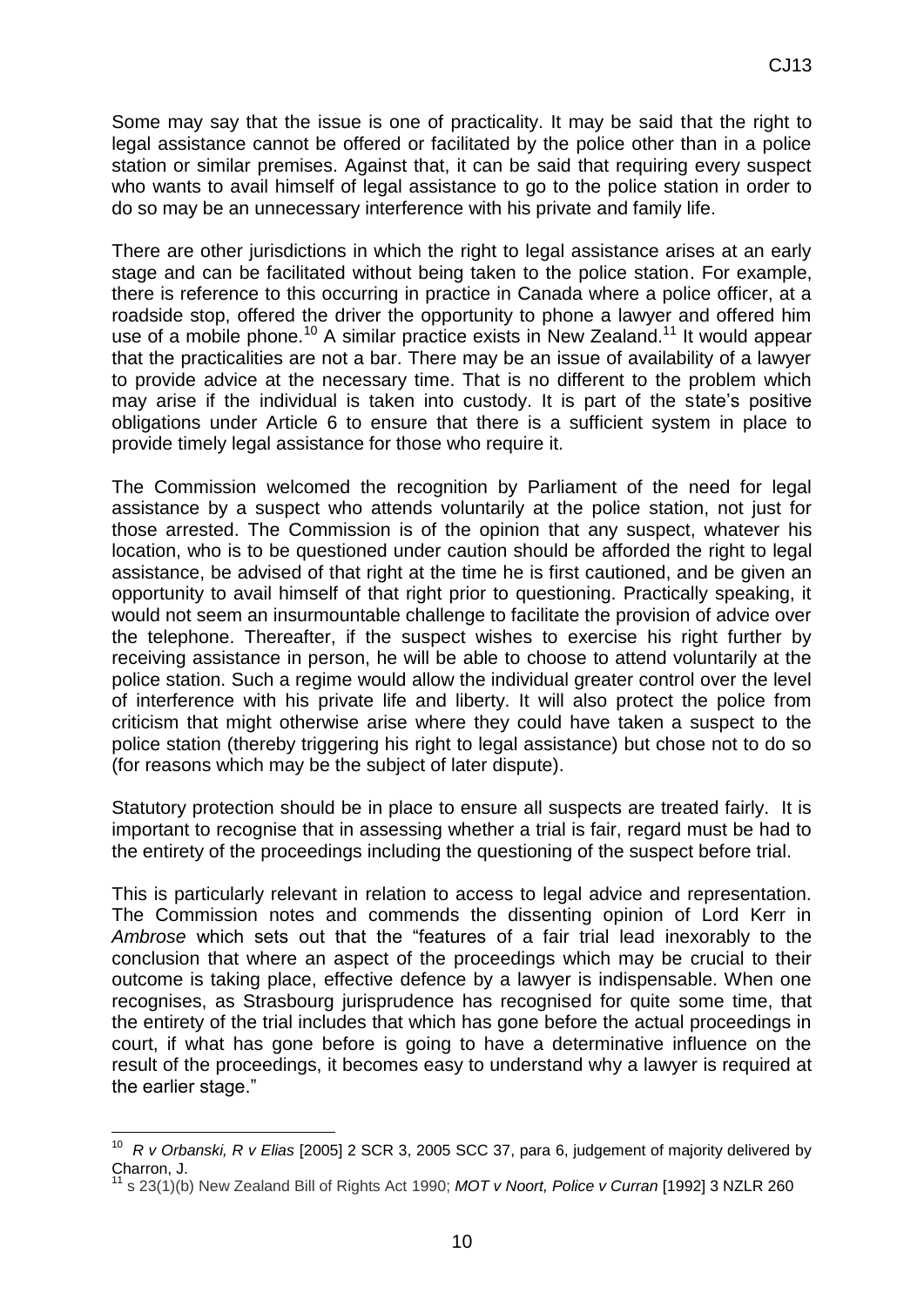It is important to bear in mind that the purpose of legal assistance is not only to protect the right against self-incrimination but also to provide a check on conditions of detention and any potential vulnerability of the suspect.

In addition, the requirement set down by *Salduz* is that a suspect must be provided with access to a lawyer from the time of the first interview unless there are compelling reasons, in light of the particular circumstances of the case, to restrict that right (emphasis added)<sup>12</sup>. Any restriction on that right must not result in prejudice to the right to a fair trial, which even a justified restriction can do. The Commission is concerned that the level of discretion allowed to a constable by section 24(4) is too great and may not, therefore, meet the necessary standard. In order to assist in assessing whether "exceptional circumstances" exist that would constitute sufficiently compelling reasons to restrict the right, it would be beneficial for exceptional circumstances to be more precisely defined. Further the Commission recommends that the approval of an inspector or higher be required for such a restriction. It is essential that the police record the reasons for their decision, to ensure that they are valid.

#### **Consent to interview without solicitor (s.25)**

The Commission welcomes the requirement for the police to record the reasons for a suspect's waiver of the right to legal assistance. This will enable proper scrutiny as to whether the waiver is valid – meaning whether it is informed in the sense of being knowing and intelligent; and that it is unequivocal. In practice it will provide consistency by the police. It can serve to minimise subsequent challenges to the circumstances in which a waiver was said to have been given.

It is essential that the reasons for waiver are recorded but there are also strong arguments in favour of requiring a full record of the entire discussion around waiver.

There are, however, challenges in codifying provisions for waiver. In the context of rights, one size does not fit all. When procedural rights are at issue, any waiver must be attended by minimum safeguards commensurate with the importance of the right being waived.<sup>13</sup> In the context of the right to legal assistance, the necessary safeguards will also depend on the vulnerabilities of the suspect. For example, the ECtHR has held that where the detainee was illiterate and a non-native speaker of the Turkish language, the right to legal assistance was not sufficiently safeguarded by accepting a pro-forma waiver in Turkish marked by the accused's fingerprint in signature.<sup>14</sup> Any statutory provision on the waiver of rights must take into account such differing vulnerabilities.

In order for a waiver to be knowing, intelligent and unequivocal, a suspect must be fully informed of the right, and the consequences of waiving it. A suspect should therefore receive the necessary advice to enable him/her to be "fully informed". Such advice could be given in a variety of ways, such as by way of the information to be provided in terms of sections 3 and 5. At present, there would seem to be no means

<u>.</u>

 $12$  para 55

<sup>13</sup> *Pishchalnikov v Russia* App. No. 7025/04, Judgement 24 September 2009

<sup>14</sup> *Salman v Turkey* App. No. 35292/05, Judgement 5 April 2011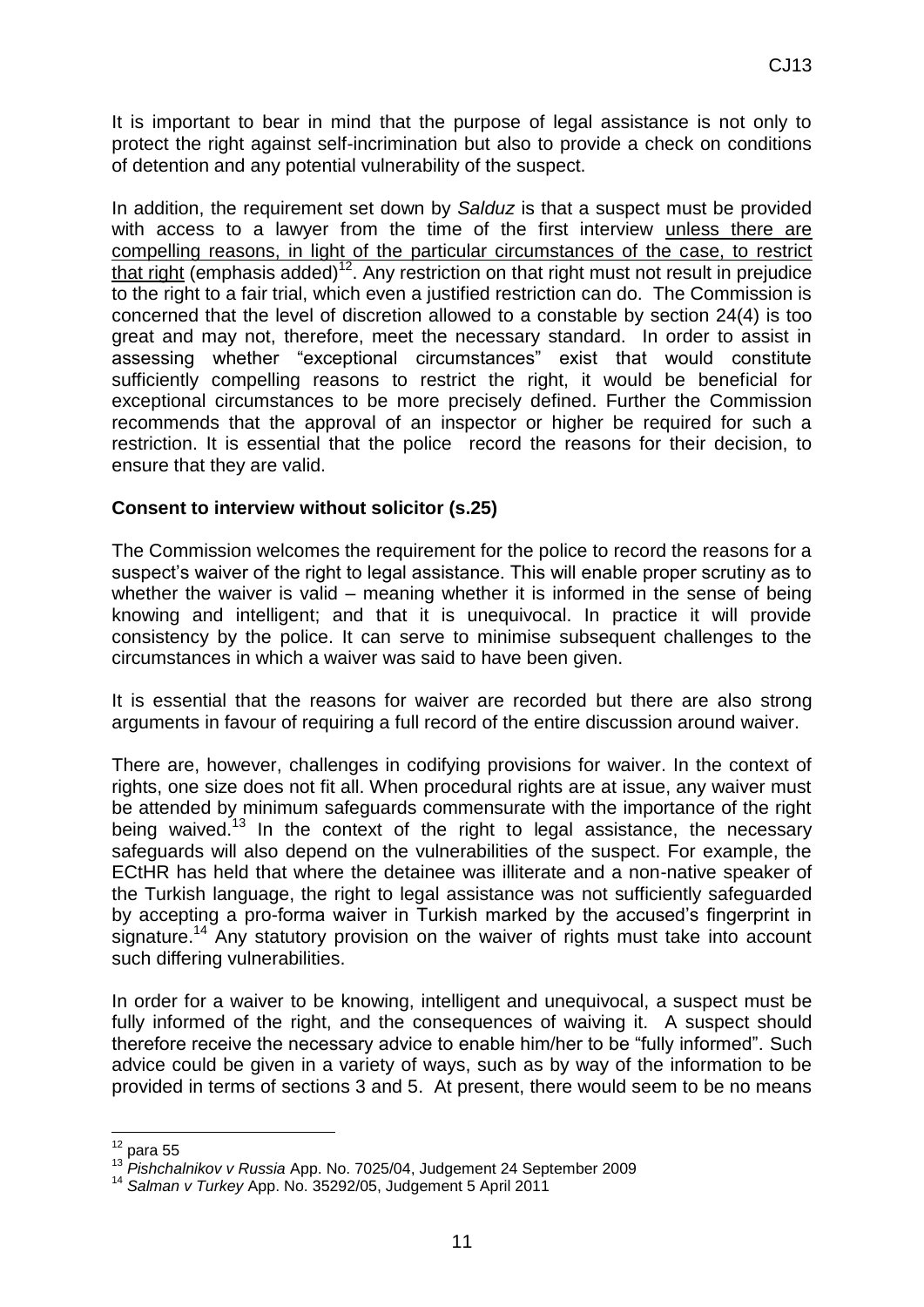by which the consequences of the decision are communicated to a suspect prior to him being asked whether he wants to exercise or waive his right to legal assistance.

The provision of legal assistance to children has been held by ECtHR to be of fundamental importance.<sup>15</sup> There is no Strasbourg authority to the effect that a child cannot waive the right to legal assistance. However, the ECtHR considers that the vulnerability of an accused minor is such that "a waiver by him or on his behalf of an important right under Article 6 can only be accepted where it is expressed in an unequivocal manner *after the authorities have taken all reasonable steps to ensure that he or she is fully aware of his rights of defence and can appreciate, as far as possible, the consequences of his conduct."*<sup>16</sup> While this does not differ substantially from what is required for waiver by an adult, the case does suggest that the Court will look particularly critically at the circumstances in which a waiver is given by a child or the guardian of a child.

The validity of allowing waiver of the right to legal assistance by or on behalf of a child may be called into question having regard to Articles 3 and 37 of the Convention on the Rights of the Child. Article 3 is the "best interests" provision. Article 37 provides the right to legal assistance. It is questionable whether it is ever in a child's best interests to waive the right to legal assistance given their vulnerabilities.

The Commission is of the view that children should always have legal representation, with no option to waive that right and welcomes the provisions of the Bill regarding under 16s. If children aged 16 and 17 are able to waive their right of access to a lawyer then it must only be allowed when it is a fully informed decision. The Commission considers that this would only be possible after obtaining legal advice, rather than the advice of a relevant person.

The role of the parent, carer or responsible person should not be to advise on whether to waive the right of access to a lawyer. The role of the parent should be clearly defined as providing support for the child to understand and cope with the pressure of the situation. It should not be confused with the role of the legal representative. Parents/carers/responsible persons are not legally qualified, and may be as inexperienced in police investigations as the child and should not be put in the position of having to guide the child through their rights and the legalities of questioning.

## **Questioning of persons "officially accused" (s.27-29)**

There are no rules under ECHR that an accused person cannot be questioned beyond a particular point in proceedings, provided his rights under Article 6 are met. This reflects the fact that there are very different legal systems which exist among the Convention states, including inquisitorial systems.

<sup>&</sup>lt;u>.</u> <sup>15</sup> *Salduz v Turkey*; *Halil Kaya v Turkey* App. No. 22922/03 Judgement 22 September 2009; *Adamkiewicz v Poland* App. No. 54729/00 Judgement 2 March 2010 16

*Panovits v Cyprus* App. No. 4268/04 Judgement 11 December 2008 [emphasis added]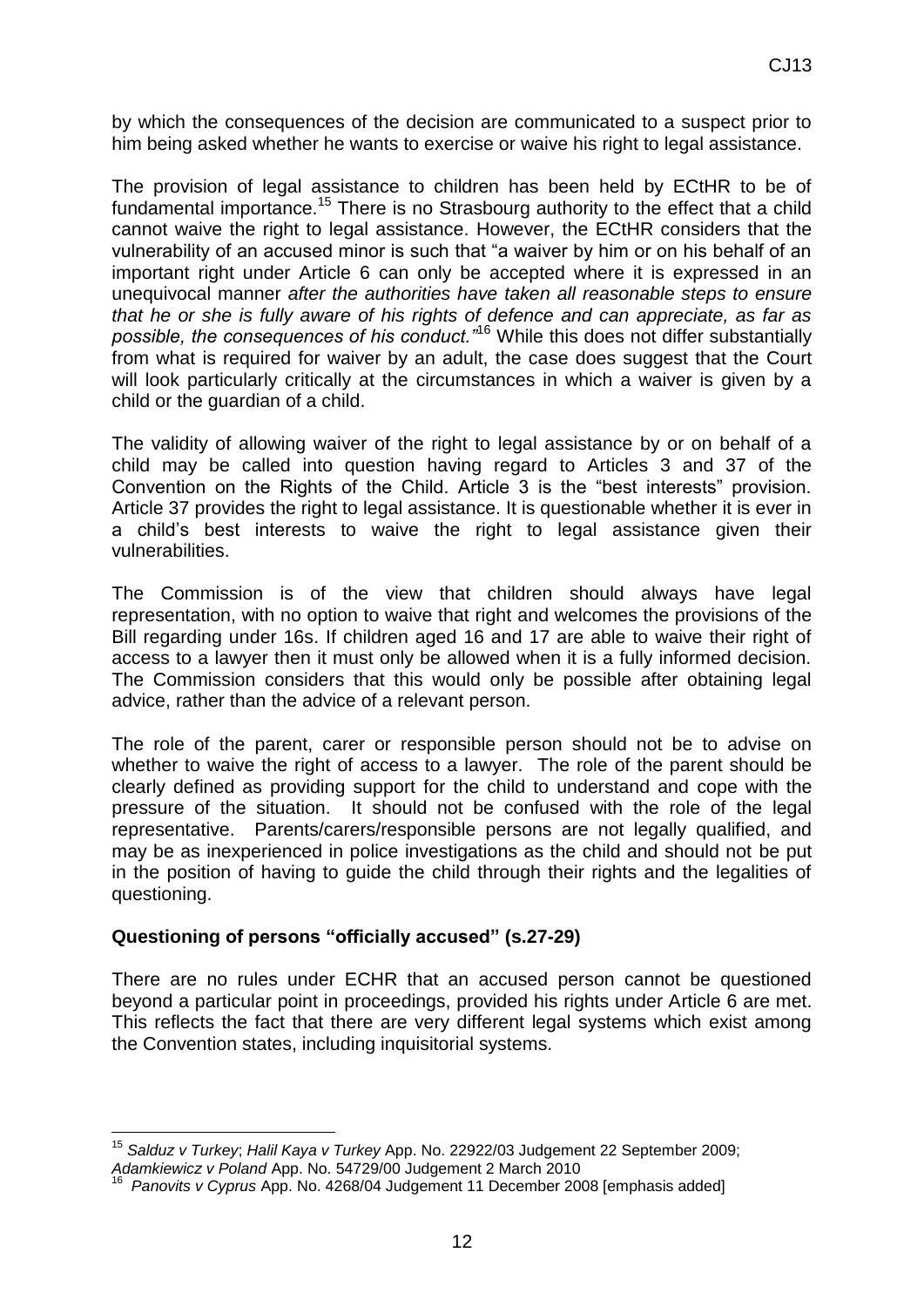Scots law traditionally has prohibited any questioning following police charge. It views the individual then as an accused person under the protection of the court. The origins of this rule may lie in respect for the right to silence at trial.

Under Article 6, the right against self-incrimination applies at all stages of proceedings. The ECtHR jealously guards this right, especially during trial proceedings. The prosecution must prove its case without the assistance of the accused.

In deciding whether or not questioning following official accusation would be compatible with Convention rights, it is important to consider its purpose and how it might be done. If it is designed to obtain incriminating evidence from an accused, then it may fall foul of ECHR in that it may operate so as to extinguish the very nature of the right against self-incrimination.

Once proceedings are underway, there are many ways in which an accused person can provide further information if he wishes to do so in light of newly disclosed evidence or material. He can provide a voluntary statement to independent police officers. In solemn proceedings he can make a judicial declaration. He can give evidence at his trial. He can change his plea to one of guilty at any time. It would seem, therefore that there is no need to allow questioning of an officially accused person in order to provide him with the opportunity to exculpate himself or admit the allegation.

In solemn proceedings, an accused can be compelled to submit to judicial examination. In light of the existing system, careful consideration should be given to the purpose and necessity of allowing questioning after someone is officially accused. There is a danger that it may, in certain circumstances, fall foul of Article 6.

If there is to be any form of questioning after a person is officially accused it must be accompanied by relevant protections including the right to legal assistance, to proper disclosure and that no adverse inference be drawn.

#### **Child suspects (s.31 & 32)**

There are a series of international instruments in relation to children in the criminal justice system that must be considered, including the UNCRC, [UN Minimum Rules](http://www2.ohchr.org/english/law/beijingrules.htm)  [for the Administration of Juvenile Justice: the](http://www2.ohchr.org/english/law/beijingrules.htm) 'Beijing Rules' (1985) and [UN Rules](http://www2.ohchr.org/english/law/res45_113.htm)  [for the Protection of Juveniles Deprived of their Liberty : the 'JDLs' \(1990\).](http://www2.ohchr.org/english/law/res45_113.htm)

The Commission notes that the age of criminal responsibility has important implications regarding how early a child can come into contact with the justice system. In Scotland the age of criminal responsibility is 8, albeit that due to recent changes a child cannot be prosecuted for an offence committed when they were under the age of 12.

The Beijing Rules ask states to ensure that the age of criminal responsibility is not set too low and that emotional, mental and intellectual maturity are taken into account. The United Nations (UN) Committee on the Rights of the Child, in its authoritative interpretation of Article 40 of the CRC recommends that States: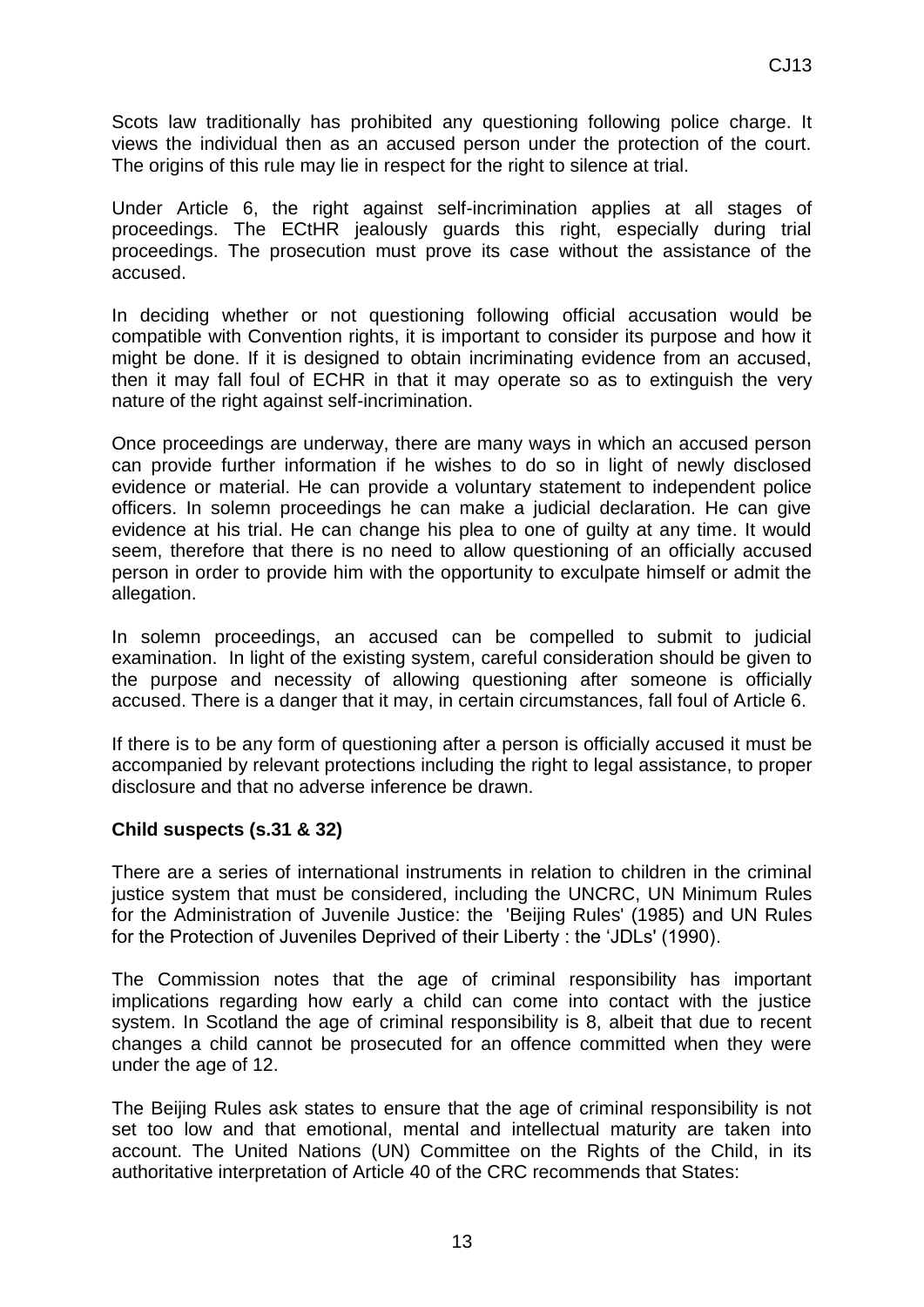"increase their lower minimum age of criminal responsibility to the age of 12 years as the absolute minimum age and to continue to increase it to a higher age level" .

The Committee reiterated this in relation to Scotland in its Concluding Observations on the United Kingdom. The Government should take the opportunity presented by this Bill to raise the age of criminal responsibility from 8.

It is important that the role and responsibilities of parents, carers and responsible persons is clearly set out. Part 1 of the Children (Scotland) Act 1995 sets parental responsibilities and rights, such as to direct and guide the child until age 16 and to guide until age 18. In the context of a child arrested, detained or questioned, it is important that there is clarity that the role is to support the child, not to make decisions on the child's behalf or act as a legal representative.

#### **Vulnerable persons (s.33 & 34)**

There is a problem in providing a comprehensive definition of a vulnerable adult. The definition of "vulnerable persons" in the Bill considers vulnerability as being a consequence of mental disorder, however, vulnerability may exist for a variety of reasons. From an ECHR perspective, what matters is that anyone charged with a criminal offence is able to exercise their rights effectively. Some people will require support in order to be able to do that. The nature of that support will vary according to the particular vulnerability. The support required by someone with a learning disability will be very different to that needed by a person with a physical disability. The support needed by someone who does not speak English will be very different to the needs of, for example, a drug addict in withdrawal. The definition in the Bill covers only those who are vulnerable by way of mental disorder and as a consequence, there may be cases where the necessary support and advice to secure Article 6 rights is not provided.

Given that the Bill provides that it will be for police to identify vulnerability, it is important that police are adequately trained and supported to be able to identify vulnerability and that mechanisms are available to provide the necessary support to the suspect. Adequate training is the best means to avoid both failing to identify a vulnerable suspect as well as wrongly labelling a suspect as vulnerable. Such training should take into account the developing case law on legal capacity which increasingly refers to the rights set out in the United Nations Convention on the Rights of Persons with Disabilities, particularly Article 12. The rights of personal autonomy under Article 8 ECHR must be respected and the Government should ensure that, in applying this provision, the right to legal capacity is respected.

#### **Right to consultation with a solicitor (s.36)**

It is important that a suspect is properly and fully advised of their right to legal assistance, including what the purpose and benefit of legal assistance is. That enables the suspect to make an informed choice as to whether to exercise his right.

Where a suspect decides to exercise his right to legal assistance, the Commission has previously expressed concern about cases in which legal assistance is limited to a short telephone conversation with a solicitor. In order to comply with Article 6(3)(c)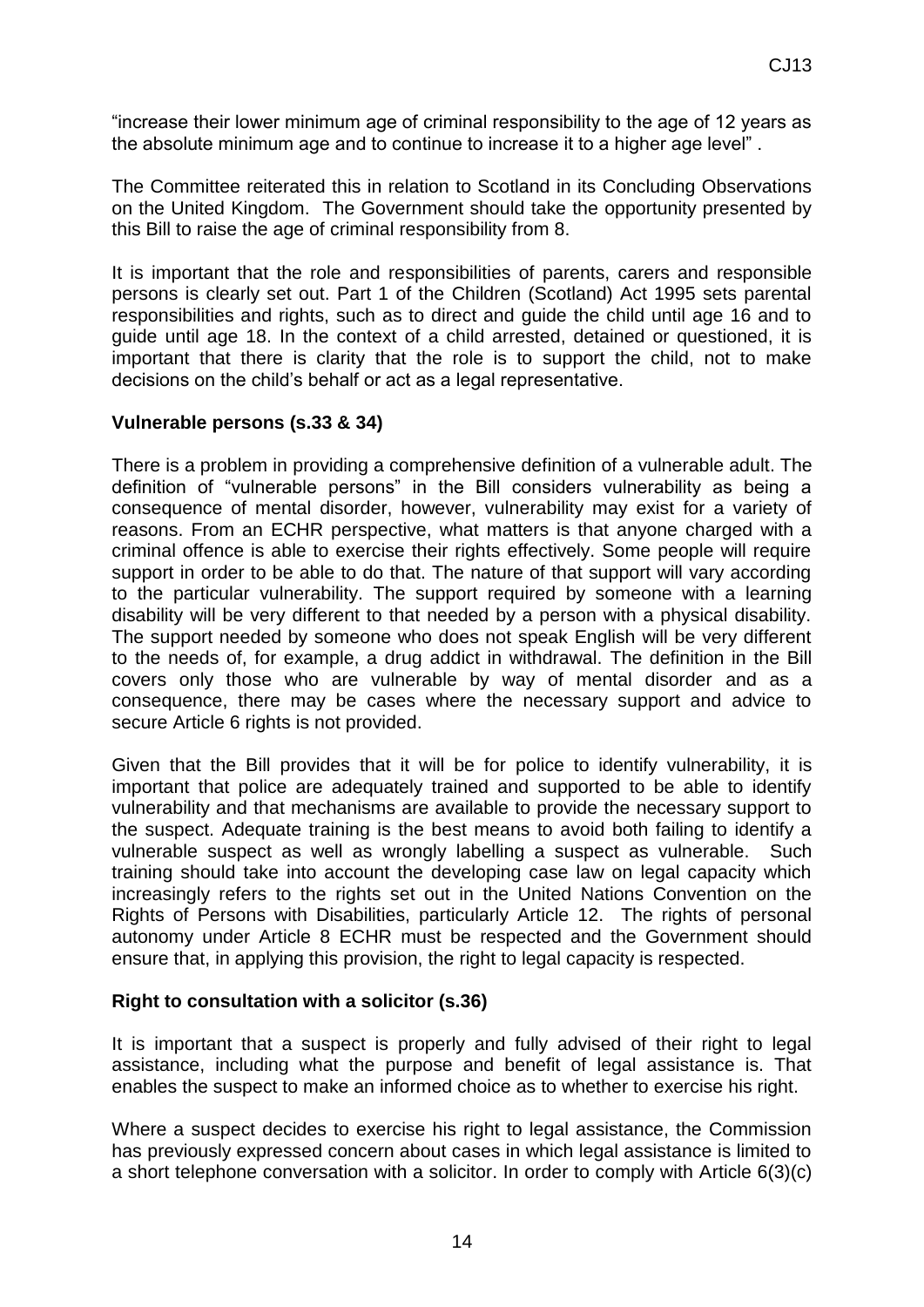it is not necessarily enough simply to appoint a lawyer. The right must be effective. Given that the purposes behind the right to legal assistance extend beyond protecting the right not to incriminate oneself, it would appear self-evident that cases will arise where a telephone call is inadequate to protect the suspect's right to a fair trial. In particular concerns arise where a suspect is vulnerable in some way beyond simply being in custody. This may not become apparent to the solicitor during a short phone call. In addition, there is no opportunity to check on the conditions of detention and to guard against ill-treatment if the lawyer does not attend in person. Attendance in person provides greater opportunity to learn more about the investigation (in particular via presence at interview) in order properly to be able to advise the suspect on how best to proceed. It may not always be that the best advice is to remain silent particularly where it becomes clear there is sufficient evidence and there is a stateable defence or answer to the allegation.

There are obviously greater resource implications if in person assistance becomes the norm and this may be the argument against it. However, the state has a positive obligation to ensure the right to legal assistance is practical and effective. While the state cannot be held responsible for every shortcoming on the part of a legal aid lawyer, there will be an obligation to intervene if inadequacies in the availability of proper legal assistance are systemic or sufficiently brought to its attention, for example in police non-disclosure practices which prevent informed and professional legal assistance being capable of being provided to the suspect.

The terms of section 36 of the Bill are unclear as to who is to determine the appropriate means of consultation. The Commission would be concerned if this is a matter for the police rather than for the suspect and his legal advisor to determine.

## **Best interests of the child s.42**

Scotland has a strong tradition in relation to the protection of the rights of the child. The Children (Scotland) Act 1995 provides that the welfare of the child concerned should be *the paramount* consideration when making decisions about them. This goes further than the minimum requirement set out in Article 3 of UNCRC of requiring the best interest of the child to be *a primary* consideration. The Commission's view is that section 42(2) should use the higher standard of "paramount".

The deprivation of the liberty of a child should be a disposition of last resort and for the minimum necessary period and should be limited to exceptional cases. The Commission recommends that this should be explicitly stated in the terms of Section 42.

#### **Abolition of requirement for constable to charge (s.51)**

The process of charge under Scots law serves a useful function in terms of informing an individual of the reasons why they are being held and taken to court as required by Article 5(2) and Article 6(3)(a) of the European Convention on Human Rights (ECHR). It can also help towards providing the individual with adequate time and facilities to prepare their defence as guaranteed under Article 6(3)(b), which includes such things as the preservation of evidence.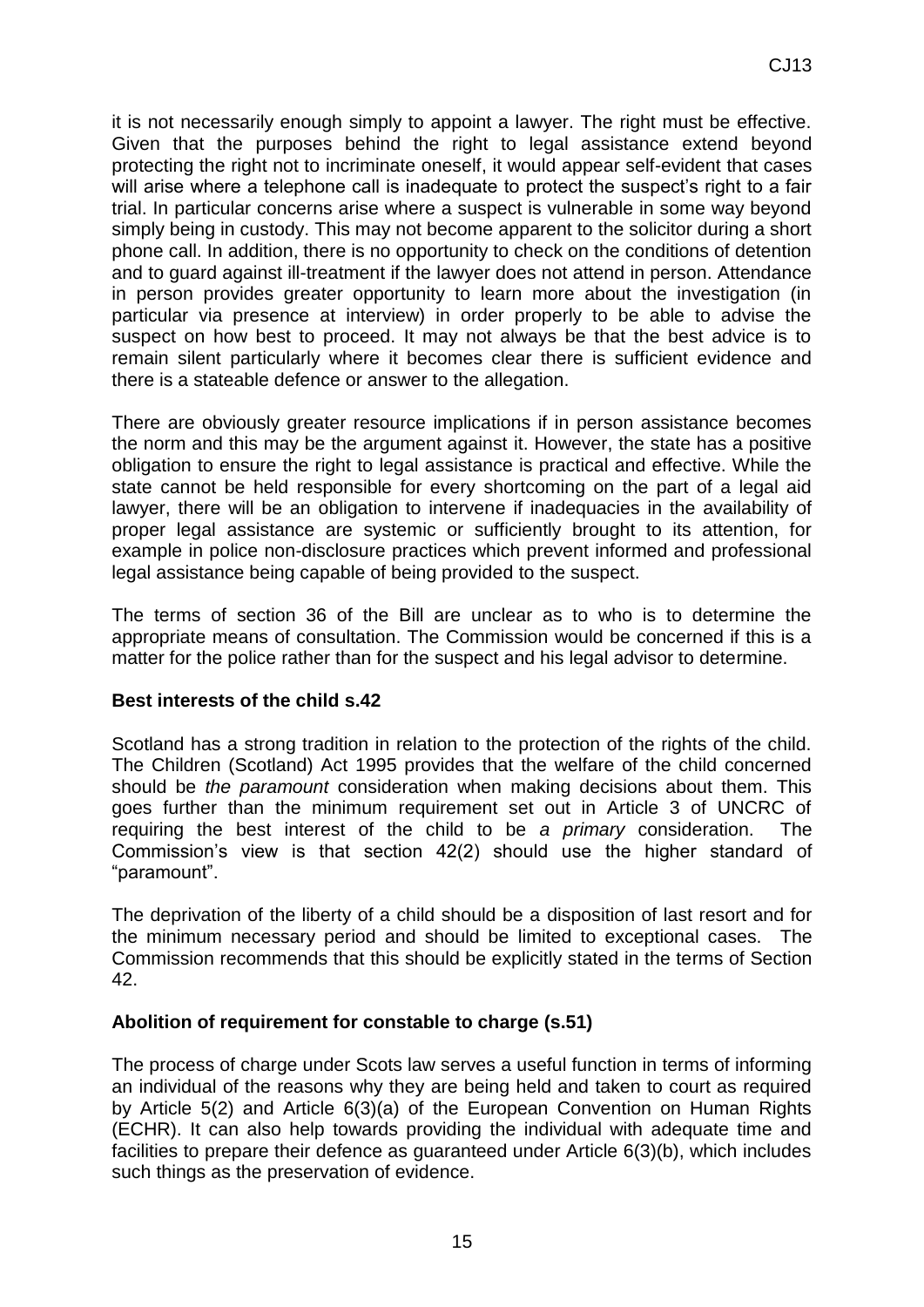Under the current system, the process of charge marks a clear point in the proceedings when a decision must be made about whether it is necessary and proportionate to continue to hold a person in custody. It also clearly marks the point when a suspect's status changes so that suspects are aware they can no longer be subjected to unauthorised questioning or certain other evidence gathering procedures against their will. Thus it serves a useful purpose in protecting the right against self-incrimination. Under the proposals, any further questioning or gathering of evidence from the suspect (accused) will be subject to independent scrutiny by the courts.

Section 51 means that the benefits described above may not be retained. Under the proposals, a person may be charged by a constable or they may be informed that a report is to be submitted to the procurator fiscal. This dual route provides less clarity as to the point at which the suspect's status changes and has the potential to create "grey areas". The requirement for police charge provides clarity for the suspect, the police and the courts as to the suspect's status, allowing clear triggers for Article 6 rights to be identified by all parties.

## **PART 2 CORROBORATION & STATEMENTS**

## **Corroboration (s.57-61)**

1

In its response to the Scottish Government's earlier consultation on Reforming Scots Criminal Law and Practice, the Commission expressed its view that corroboration acts to safeguard the quality of evidence.<sup>17</sup> It is a means by which the reliability and credibility of evidence can be tested by the fact finder. It plays an important role in Scots law in preventing an accused from being convicted on evidence of insufficient quality. Thus it assists in preventing violations of fundamental rights.

It is the Commission's view that if corroboration is abolished and insufficient additional safeguards are introduced, there is a danger that Scots law will have inadequate measures in place to allow for effective challenge to the quality of evidence. The Commission's concern is therefore that the risk of violation of Article 6 may be increased<sup>18</sup>.

The Commission emphasises that, in light of the Government's unnecessarily hasty response to the *Cadder* judgement, sufficient time needs to be taken to properly address the concerns of a wide range of stakeholders in order to ensure that the additional safeguards are fit for purpose and are sustainable. Failure to do so poses the risk of further adverse judgements, miscarriages of justice, disruption of the administration of justice and reduction of public confidence. To this end it is therefore necessary to fully understand the objective and consequent potential development of

 $17$  See SHRC's response to Scottish Government Consultation on Reforming Scots Criminal Law & Practice 2012 at http://www.scottishhumanrights.com/research/library/article/criminallaw2012

<sup>&</sup>lt;sup>18</sup> See SHRC's detailed response to Scottish Government Consultation on Reforming Scots Criminal Law and Practice: Additional Safeguards Following the Removal of the Requirement for Corroboration, March 2013, at

http://www.scottishhumanrights.com/publications/consultationresponses/article/corroborationmarch20 13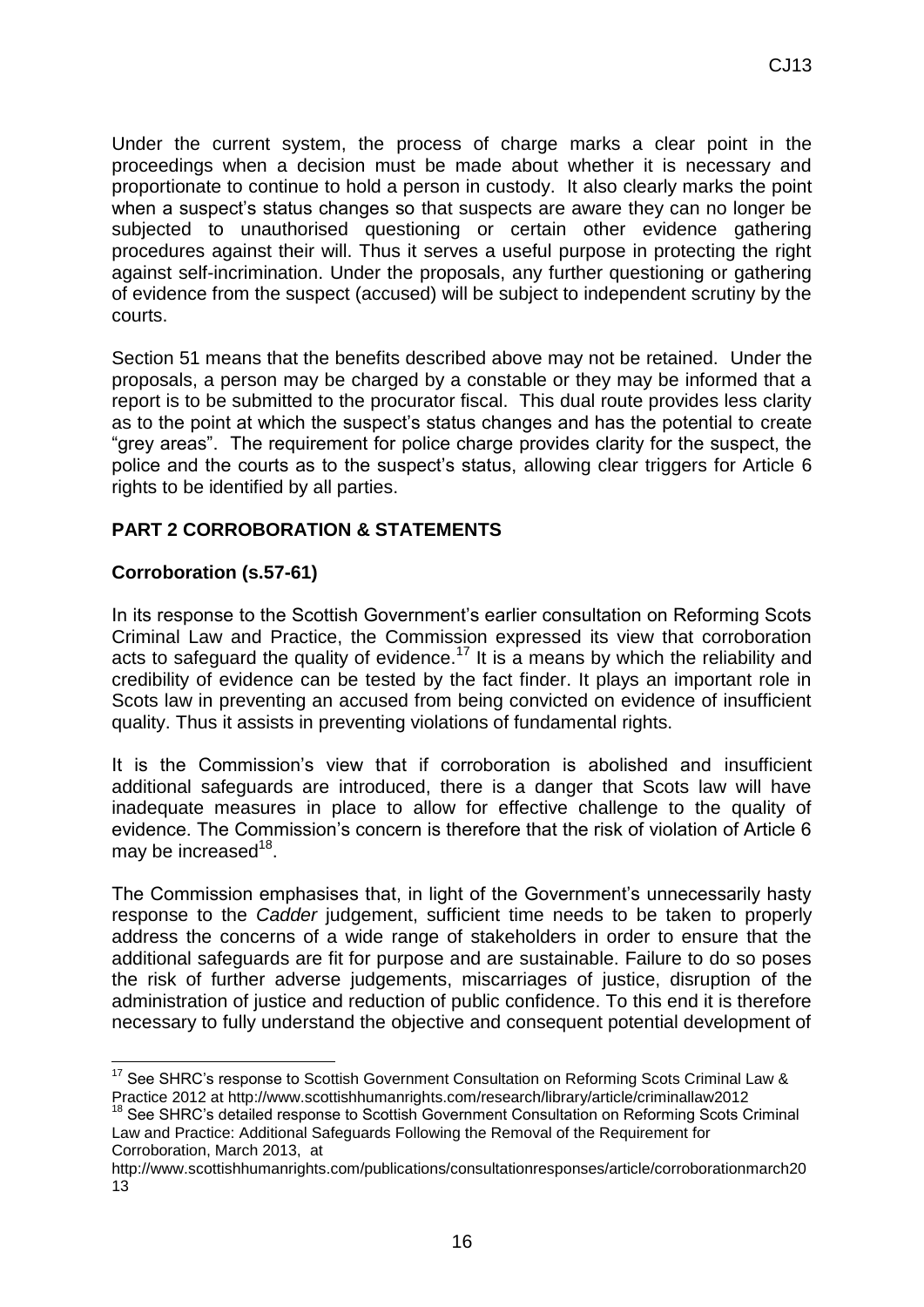the interpretation of Article 6 so as to determine how to replace corroboration with adequate additional safeguards and so not, although unintentionally, create difficulties due to taking a more minimalist compliant approach.

In deciding whether there has been a violation of Article 6, the European Court of Human Rights (ECtHR) considers whether the proceedings as a whole were fair. It is possible to identify certain key features of a fair trial. Of particular relevance to the present context are the need for proceedings which are adversarial in character, and the need for fair rules of evidence.<sup>19</sup>

Generally the ECtHR leaves the regulation of rules of evidence and procedure to the national systems. However, in considering whether the trial as a whole is fair, the ECtHR may require to consider broader issues relating to evidence and procedure, including the basis on which evidence has been obtained, the use to which evidence may be put, and the extent to which evidence may be relied upon.<sup>20</sup>

In determining whether a trial is fair, ECtHR has regard to whether the rights of the defence have been respected. In particular, the ECtHR will have regard to the quality of evidence, including whether the circumstances in which it was obtained cast doubt on its reliability or accuracy, whether an accused has the opportunity to challenge the authenticity of evidence and oppose its use, and with the quality of evidence relied upon for conviction. The ECtHR has confirmed that the stronger the evidence is, the less requirement for supporting evidence. By way of corollary, the weaker the evidence, the more important the requirement for supporting evidence.<sup>21</sup>

The ECtHR recognises the existence of corroborating evidence as a procedural safeguard of a fair trial. There are many examples of cases in which the availability (or not) of corroborating evidence has played a role in determining whether a trial has been fair. Where there is a risk of evidence being unreliable, the need for supporting evidence (in other words, corroboration) is greater in order to secure a fair trial. $^{22}$ 

Corroboration performs a "quality control" function, whether it exists as a legal requirement for sufficiency in every case, or because it exists as a matter of fact in a particular case. Where there is a source of evidence being relied upon for conviction which attracts concern about its quality (whether in terms of how it was obtained, its authenticity, its reliability or its accuracy), corroboration provides a means by which one can assess whether basing a conviction wholly or partly upon such evidence is unfair. It is a very practical tool which assists in the assessment of reliability of evidence.

There are certain types of evidence which give rise to concerns about reliability and accuracy and which otherwise disadvantage the rights of the defence. These include dock identification, evidence admitted under section 259 of the Criminal Procedure (Scotland) Act 1995, evidence of anonymous witnesses or undercover

<u>.</u>

 $19$  The other features are the principle of legal certainty, and the issuing of a fair and reasoned judgment. Reed & Murdoch: Human Rights Law in Scotland, 3rd ed., pp 598-638

<sup>20</sup> *Gafgen v Germany* (22978/05)(Grand Chamber 1/6/12), para.162-163

<sup>21</sup> *Gafgen*, para.164 *et seq*.

<sup>22</sup> For example, *Allan v United Kingdom* (App. No. 48539/99), para.43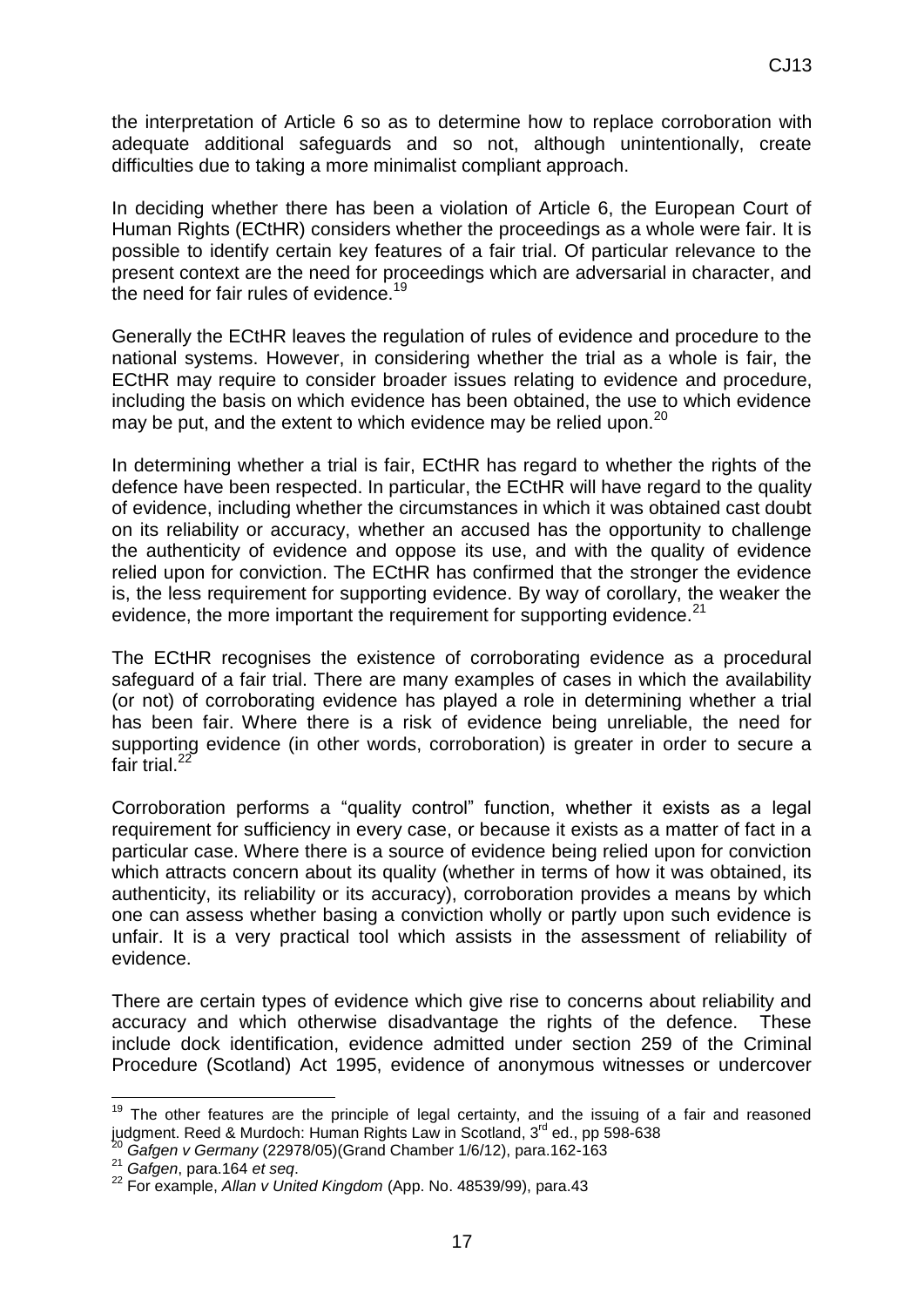police officers, and unlawfully obtained evidence. In relation to dock identification, corroboration has been considered an important protection (in combination with other safeguards) against a violation of Article  $6.^{23}$  For other types of evidence, corroboration may not always provide a sufficient safeguard.<sup>24</sup> If the legal requirement for corroboration is abolished, there need to be sufficient other potential safeguards in place to ensure that the fairness of the trial is not compromised. Otherwise, whether or not a trial is fair may be determined by whether there happened to be corroborative evidence – that is, determined by a matter of fact rather than because of legal safeguards. The Commission is concerned that the consequences of abolition and the alternative safeguards needed in cases involving particularly problematic types of evidence have not been adequately taken account of.

In considering what other measures the ECtHR recognises as performing a "quality control" function, it is notable that the court has recognised exclusionary rules of evidence as providing such a safeguard.

In *Khan v United Kingdom*,<sup>25</sup> the applicant alleged a violation of Article 6 because his conviction was based on evidence which had been obtained in violation of Article 8. It had been the only real evidence against the applicant. The ECtHR held that there was no violation of Article 6. The reason for doing so was that the applicant had the opportunity to challenge the authenticity and use of the evidence, and could have availed himself of the exclusionary rule under section 78 of the Police and Criminal Evidence Act 1984. That section provides:

(1) In any proceedings the court may refuse to allow evidence on which the prosecution propose to rely to be given if it appears to the court that, having regard to all the circumstances, including the circumstances in which the evidence was obtained, the admission of the evidence would have such an adverse effect on the fairness of proceedings that the court ought not to admit it.

Scots law has no equivalent of section 78 of PACE. The Scots common law rule allowing unfairly obtained evidence to be excluded is arguably a much stricter test and confers a far narrower discretion on a trial judge.

The ECtHR identified several other "strong procedural safeguards" in addition to corroboration, in the context of the use of hearsay evidence. In *Al-Khawaja and*  Tahery v United Kingdom,<sup>26</sup> the ECtHR had to consider the fairness of trials in which hearsay evidence was admitted and formed the basis of conviction. Strong procedural safeguards are necessary in this context because of the inherent danger of unreliability of hearsay evidence and the fact that it offends against the fundamental right of the accused to cross examine witnesses (and thus challenge the accuracy and reliability of the evidence).

The safeguards highlighted by the Court included $^{27}$ :

<u>.</u>

<sup>23</sup> *Holland v HMA* 2005 1 SC(PC) 3, para.57

<sup>24</sup> for example, *N v HMA* 2003 JC 140, para.26, per LJC

<sup>25</sup> App. No. 35394/97

<sup>26</sup> Applications nos. 26766/05 and 22228/06, Grand Chamber judgment 15 December 2011, para.147

 $27$  Ibid at paras.148-151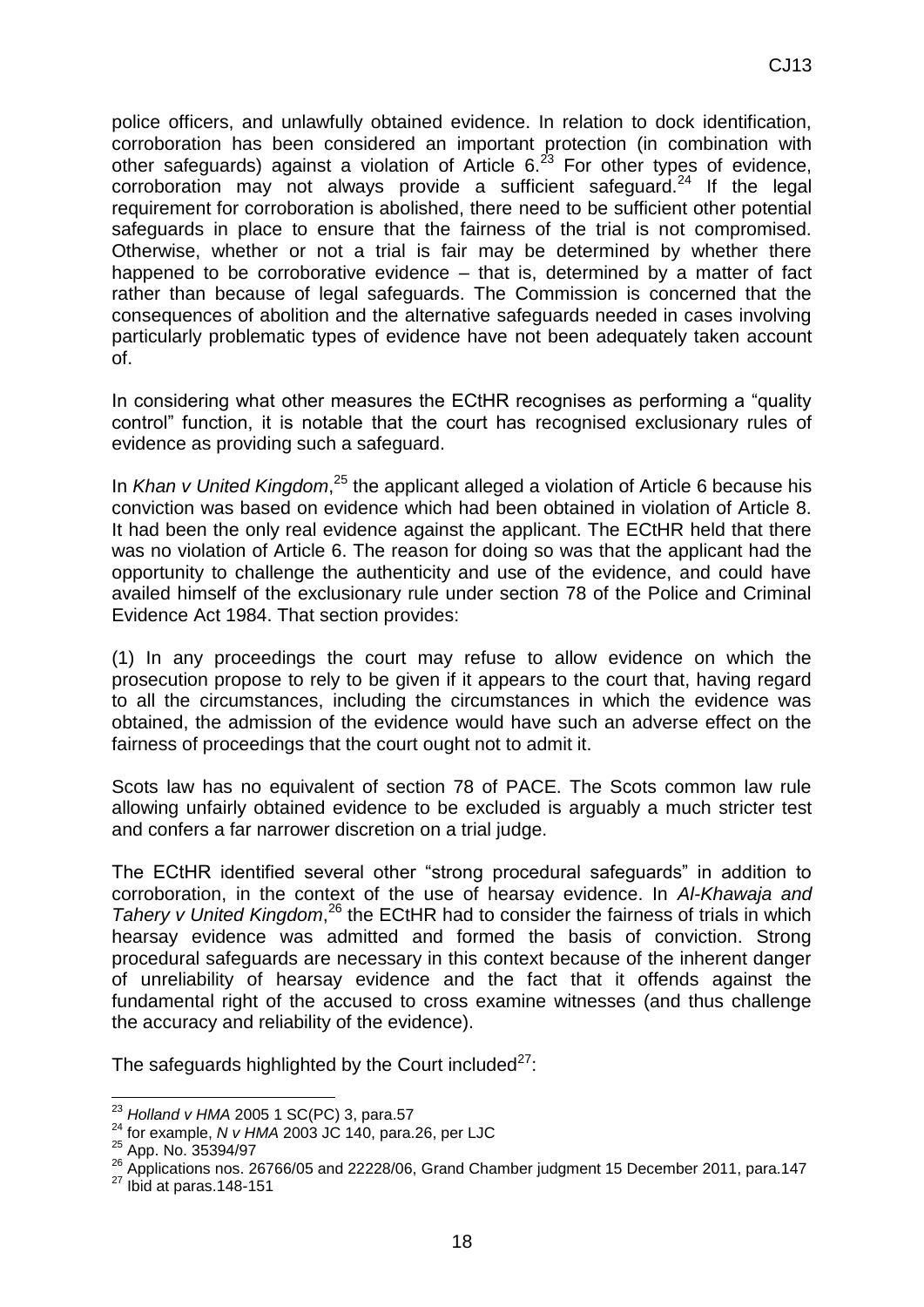- Safeguards contained in section 23 of the Criminal Justice Act 1988 and section 116 of the Criminal Justice Act 2003 (which provide limited exceptions to the use of hearsay);
- The right of the defence to lead evidence challenging the credibility and reliability of the statement, which would have been inadmissible if the maker of the statement was giving evidence in the usual way. There is no equivalent safeguard in the Scottish legislation.
- The power of a trial judge under section 125 of the 2003 Act to stop proceedings which was based wholly or partly on a hearsay statement where he is satisfied that the statement is so unconvincing that, considering its importance in the case, a conviction would be unsafe. This power does not exist in the equivalent Scottish legislation;
- The discretion of the trial judge in terms of section 126 of the 2003 Act to refuse to admit hearsay evidence if the case for its exclusion substantially outweighs the case for inclusion. This discretion does not exist in the equivalent Scottish legislation.
- The general discretion to exclude evidence under section 78 of PACE, which does not exist in Scotland;
- Jury directions on the burden of proof and directions on the dangers of relying on a hearsay statement.

It is important to note that, even with these strong procedural safeguards in place in England, the existence (or absence) of corroboration was the decisive factor for the ECtHR in determining whether or not there had been a violation of Article 6 in each case.

The ECtHR has recently confirmed that whatever the procedural safeguards may be, they must provide a real chance of effectively challenging the reliability of decisive evidence.<sup>28</sup> While in Scots law an accused person can challenge the reliability of evidence in a variety of ways, most often through cross-examination, the Commission is concerned that the absence of an express statutory discretion on the part of the trial judge to exclude a particular piece of evidence of such poor quality that relying upon it for a conviction would be unsafe or might render the trial unfair, may be a deficiency.

For example, in *N v HMA* , dealing with whether a trial judge could exercise a common law power to exclude evidence that would otherwise be admitted under section 259 of the 1995 Act (hearsay), the Lord Justice Clerk (Gill) concluded that the trial judge had no such discretionary power.<sup>29</sup> The Justice Clerk went on to commend the legislative safeguards in the equivalent English legislation as "prudent".<sup>30</sup>

The court has an obligation to ensure a fair trial under Article 6. If the court considers that the admission of certain evidence would render the trial unfair, it should exclude  $it^{31}$  or if it has already been admitted, it should stop the proceedings. It appears to

1

<sup>28</sup> *Papadakis v The Former Yugoslav Republic of Macedonia*, App. No. 50254/07

<sup>29</sup> 2003 JC 140, para.22

<sup>30</sup> Ibid at para.27

 $31$  per Lord Gill, ibid at paras. 35-36.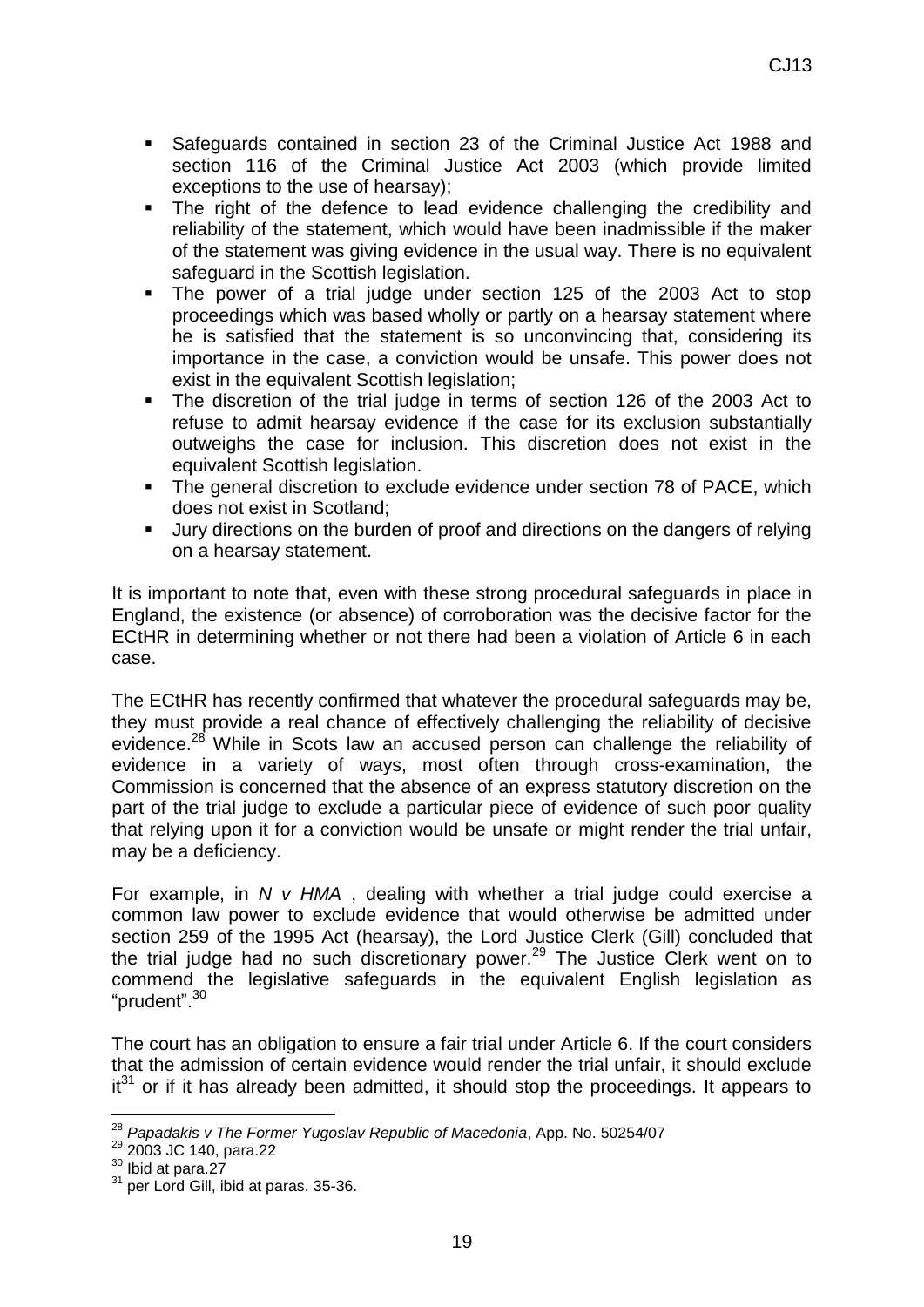the Commission that *N v HMA* remains one of the only cases in which the court has recognised the connection between excluding evidence and protecting a fair trial under Article 6. The Commission therefore considers that it may be valuable to provide judges with clear statutory powers both to exclude particular pieces of evidence where they consider that to admit them may render the trial unfair, and to stop proceedings which are based wholly or partly on evidence that is so unconvincing that, given its significance to the case, the trial would be unfair.

Allowing a jury to consider convicting an accused on the basis of very poor evidence, or evidence where the ability of the defence to challenge it has been significantly restricted, jeopardises a fair trial.

The requirement to ensure a fair trial is a matter of law. It is therefore an obligation that rests with the judge. The Commission disagrees with Lord Carloway's view that all cases ought to be left to juries. Juries are masters of fact. The question of whether a verdict based on poor evidence is compatible with Article 6 in any given case is a legal question. The judge has to ensure the fairness of proceedings and protect the accused's Article 6 rights.

Given the State's positive duty under Article 6 to put in place a domestic system that meets the requirements of a fair trial, there must be adequate measures in place to allow the judge to give effect to his duty to prevent an unfair trial.

The introduction of a power to allow a judge to withdraw a case from the jury if no reasonable jury could convict on the basis of the evidence before it, would be a good procedural safeguard. It is a safeguard that addresses the quality of evidence, which in the absence of corroboration, is particularly important. Further, since the Appeal Court applies a "no reasonable jury" test in determining miscarriages of justice, it would seem to strengthen that safeguard if the same power is given to the trial judge who has had the benefit of seeing and hearing the whole of the case. The Commission would recommend such a power be introduced.

It should be noted, however, that the introduction of a "no reasonable jury" test would not, of itself, guarantee a fair trial. In *Al-Khawaja & Tahery*, in respect of Mr Tahery, the ECtHR considered that the English system (which includes an analogous power) did not prevent the trial from being unfair. The Court stated, "The absence of any strong corroborative evidence in the case meant the jury in this case were unable to conduct a fair and proper assessment of the reliability of T's evidence [which was admitted through the statutory provisions allowing exceptions to hearsay]. Examining the fairness of the proceedings as a whole, the Court concludes that there were not sufficient counterbalancing factors to compensate for the difficulties to the defence which resulted from the admission of T's statement."<sup>32</sup>

Again the Commission notes the importance which ECtHR attaches to a fact finder's ability to conduct a fair and proper assessment of the reliability of evidence. As has been stated, corroboration is a useful practical tool for that purpose.

<sup>1</sup> <sup>32</sup> *Al-Khawaja & Tahery v United Kingdom*, para.165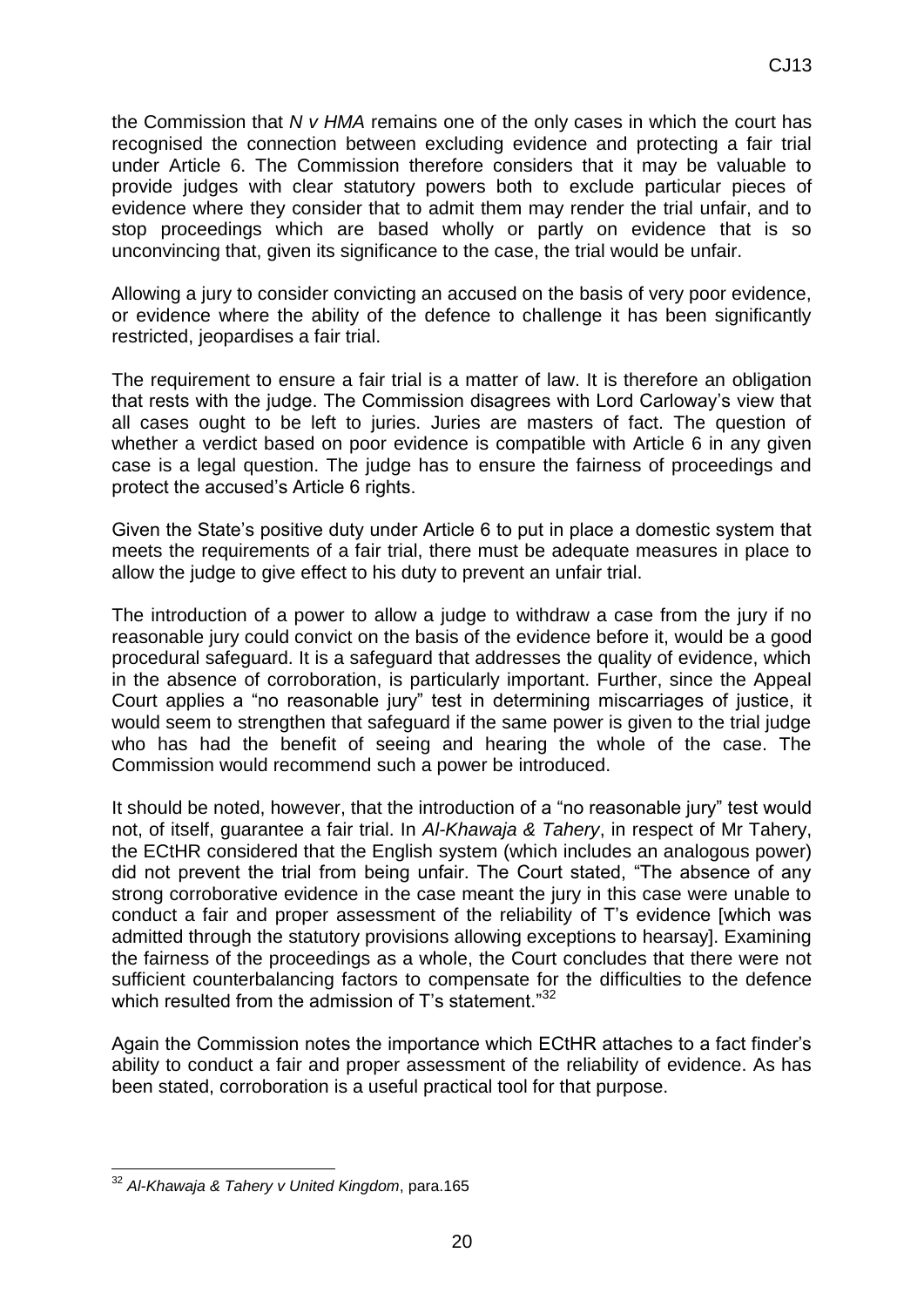The Commission considers that the introduction of a "no reasonable jury" test should allow the judge to stop a case going to the jury where the conviction would be *partly* based on evidence that is of very poor quality. It should also allow the judge to apply the same qualitative assessment to a particular piece of evidence prior to it reaching the jury's ears. In the absence of measures to allow judges to exclude individual pieces of evidence upon which no reasonable jury could rely for conviction, the potential strength of this safeguard is reduced. Such evidence ought not to be heard by the jury at all, hence the need for the power to exclude it. The Commission has recommended the introduction of a discretionary power for judges similar to that in section 78 of PACE. That, combined with the "no reasonable jury" test, would provide a better matrix of procedural safeguards.<sup>33</sup>

While the Commission acknowledges that in the majority of cases it is likely that corroborative evidence will be led (and will act as a procedural safeguard), the system of criminal law needs to have measures in place to provide sufficient procedural safeguards for those cases in which there is no corroboration. Further in respect of types of evidence which give rise to concerns about reliability or which restrict the rights of the defence, it has already been noted by Scotland's now most senior judge, that additional procedural safeguards (such as those in England) are "prudent".<sup>34</sup>

#### **Exculpatory and mixed statements (s.62)**

The Commission welcomes this provision. The content of a statement by an accused should be available as proof of the truth of its contents whether it is exculpatory, incriminatory or mixed, provided the statement has been lawfully and fairly obtained. The Commission notes that the provision could, perhaps, be more clearly expressed.

## **PART 3 SOLEMN PROCEDURE**

#### **Increase to jury majority required for conviction (s.70)**

The ECtHR has not spoken directly on the question of simple jury majorities.

In *Pullar v United Kingdom*, <sup>35</sup> the majority did appear to consider that a jury comprised of 15 people was a procedural safeguard in the context of considering whether one of the jury's number may not have been independent and impartial.<sup>36</sup> In the partly dissenting judgment, reference was made to the fact that there was a majority verdict to support the dissenting judge's position that Mr Pullar was objectively justified in having doubts about the impartiality of the jury.<sup>37</sup>

It is obvious that requiring a greater than simple majority for a guilty verdict provides a stronger procedural safeguard. However, the Commission does not consider that

<sup>1</sup>  $33$  Albeit in Mr Tahery's case, such a matrix was still insufficient to guarantee a fair trial because of the absence of corroboration.

<sup>34</sup> *N v HMA*, per Lord Gill

 $35$  App. No. 22399/93

 $36$  ibid at para.40-41

<sup>37</sup> See Partly Dissenting Joint Opinion of Judges Ryssdal and Makarczyk joined by Judges Spielmann and Lopes Rocha